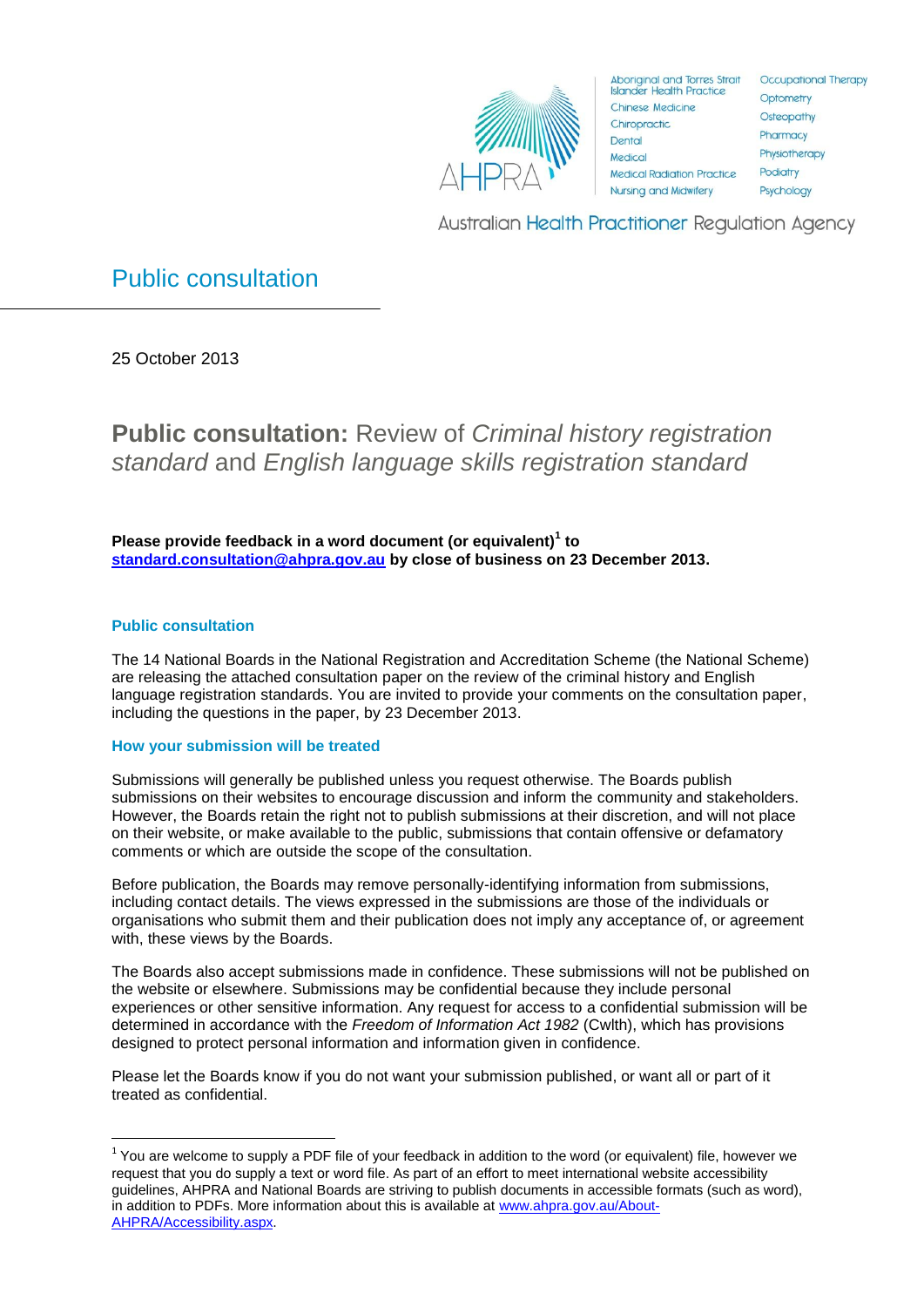# **Contents**

| Board's statement of assessment against AHPRA's Procedures for development of registration |  |
|--------------------------------------------------------------------------------------------|--|
|                                                                                            |  |
|                                                                                            |  |
| Board's statement of assessment against AHPRA's Procedures for development of registration |  |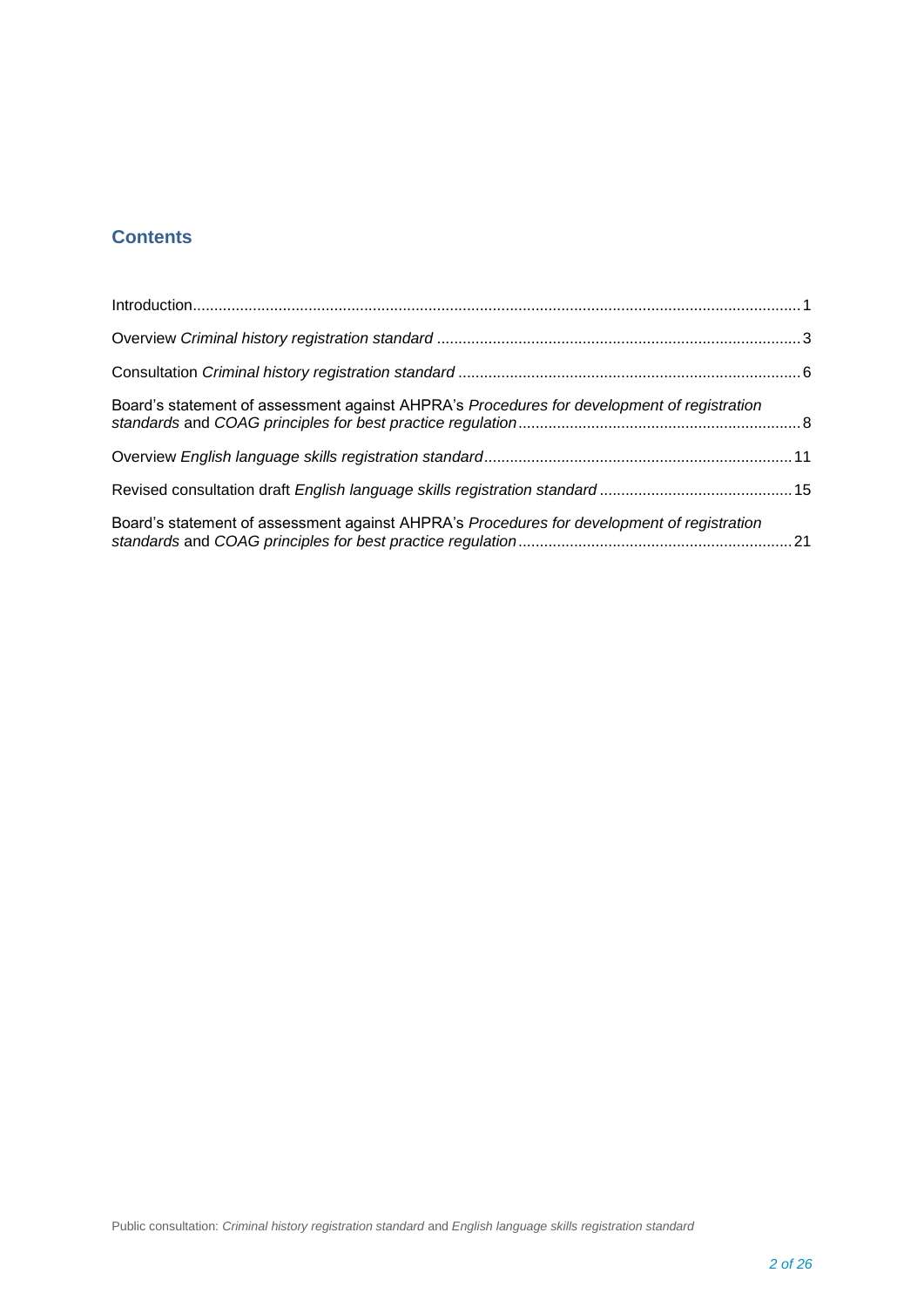# <span id="page-2-0"></span>**Overview**

25 October 2013

# Review of *Criminal history registration standard*

# **Summary of issue**

# **Purpose of the proposal**

The Health Practitioner Regulation National Law Act (the National Law) as in force in each state and territory requires National Boards to develop registration standards about five matters, including the:

 criminal history of applicants for registration in the profession, and registered health practitioners and students registered by the Board, including the matters to be considered in deciding whether an individual's criminal history is relevant to the practice of the profession.

The first 10 National Boards to regulate registered health professions under the National Registration and Accreditation Scheme (the National Scheme) developed registration standards that were approved by the Australian Health Workforce Ministerial Council (Ministerial Council) and took effect on 1 July 2010. These standards were scheduled for review at least every three years, in keeping with good regulatory practice.

# **All National Boards participating in the review**

The existing *Criminal history registration standard* is the same for all professions in the National Scheme. Because the standard is common across Boards, all 14 National Boards are participating in this review.

The four National Boards (the 2012 Boards) which joined the National Scheme in 2012 only recently finalised their registration standards. The timeframes for consultation on these documents was tight. The 2012 Boards consider that there are benefits in participating in the current reviews to identify any further opportunities to improve their registration standard, to maintain consistency of common documents and to give stakeholders a further opportunity for input.

The National Law requires the Boards to ensure there is wide-ranging consultation on the content of any proposed registration standard. The Boards are consulting about their review of the approved Criminal History Registration Standard.

#### **Options statement**

The Boards have considered a number of options in developing this proposal.

#### **Option 1 – Status quo**

Option 1 would continue with the existing registration standard. The registration standard lists the factors that a National Board will consider in deciding whether a health practitioner's criminal history is relevant to the practice of their profession, whether the criminal history occurred in Australia or overseas. (National Boards are also exploring a proposal to refine the approach to international criminal history checking. This approach is not affected by the review of the criminal history registration standard).

The existing registration standard sets out the same 10 factors for all 14 National Boards to consider. However, every case is decided individually. Boards apply the 10 factors when considering each applicant's criminal history.

The National Boards are not aware of any issues that have arisen in relation to the existing registration standard. The Ministerial Council approved the same registration standard for the four professions regulated under the National Scheme from 1 July 2012, as recommended by the 2012 Boards after wide ranging consultation.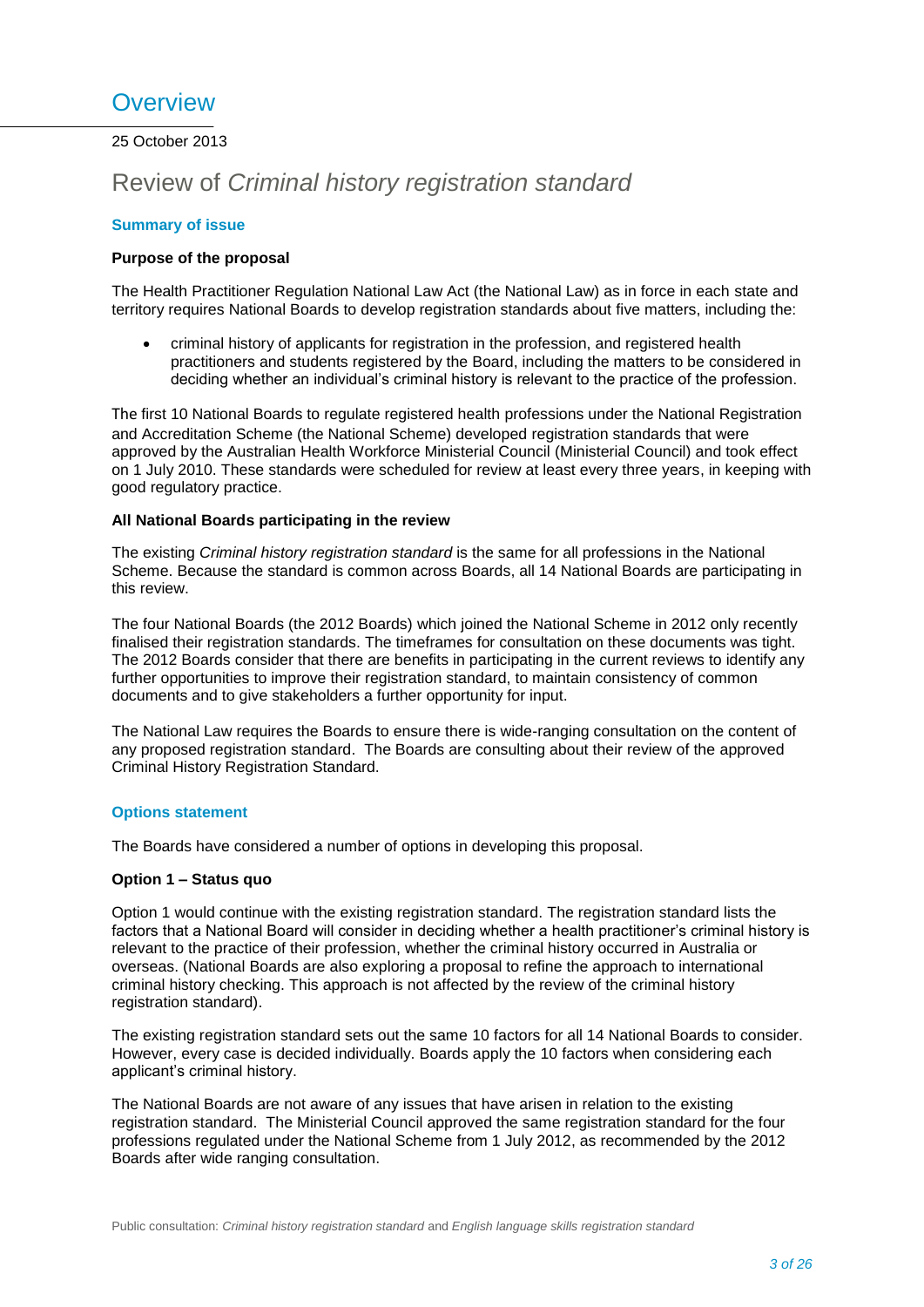Under this option, the Boards are consulting about how well the existing standard is working and whether it is clear.

### **Option 2 – A different standard**

National Boards could develop a different standard that addresses the same content, as required by the National Law. As no major issues have been raised with the existing standard, the approach described in this option does not seem necessary.

# **Preferred option**

The National Boards prefer Option 1.

#### **Issues for discussion**

#### **Potential benefits and costs of the proposal**

Both the existing and any new registration standard must address the issues required by the National Law, including the objectives and guiding principles. While the benefits of both options are similar, the costs are different. Both options have the benefit of clarifying the factors that a National Board will take into account in deciding whether a health practitioner's criminal history is relevant to their practice of the profession.

A different standard would present the factors differently and may identify other factors for Boards to consider. The existing standard has already been subject to significant consultation, by the first ten Boards in 2009/10 and the next four Boards in 2011/12. Consultation feedback to date has indicated that the factors contained in the standard are relevant and appropriate. The factors are similar to those considered by other bodies making similar decisions.

Changing the standard would involve a cost for practitioners, the public, employers and other stakeholders in understanding the difference between the old and new standard.

### **Information for the public and practitioners**

As part of this review, National Boards will consider what further information could be developed and published for the public and practitioners about criminal history. For example, this could include more information for the public and practitioners about how National Boards consider criminal history and material to remind practitioners about their obligations under the National Law to advise the relevant National Board if their criminal history changes.

#### **Questions for consideration**

The Boards are inviting feedback on the following questions.

- 1. From your perspective, how is the current registration standard working?
- 2. Are there any state or territory-specific issues or impacts arising from applying the existing standard that you would like to raise with the Boards?
- 3. Is the content of the registration standard helpful, clear and relevant?
- 4. Is there any content that needs to be changed or deleted in the registration standard?
- 5. Is there anything missing that needs to be added to the registration standard?
- 6. Do you have any other comments on the registration standard?

#### **Attachments**

The existing *Criminal history registration standard* is at Attachment 1

The Board's draft *Statement of assessment against AHPRA's Procedures for development of registration standards and COAG principles for best practice regulation* is at Attachment 2.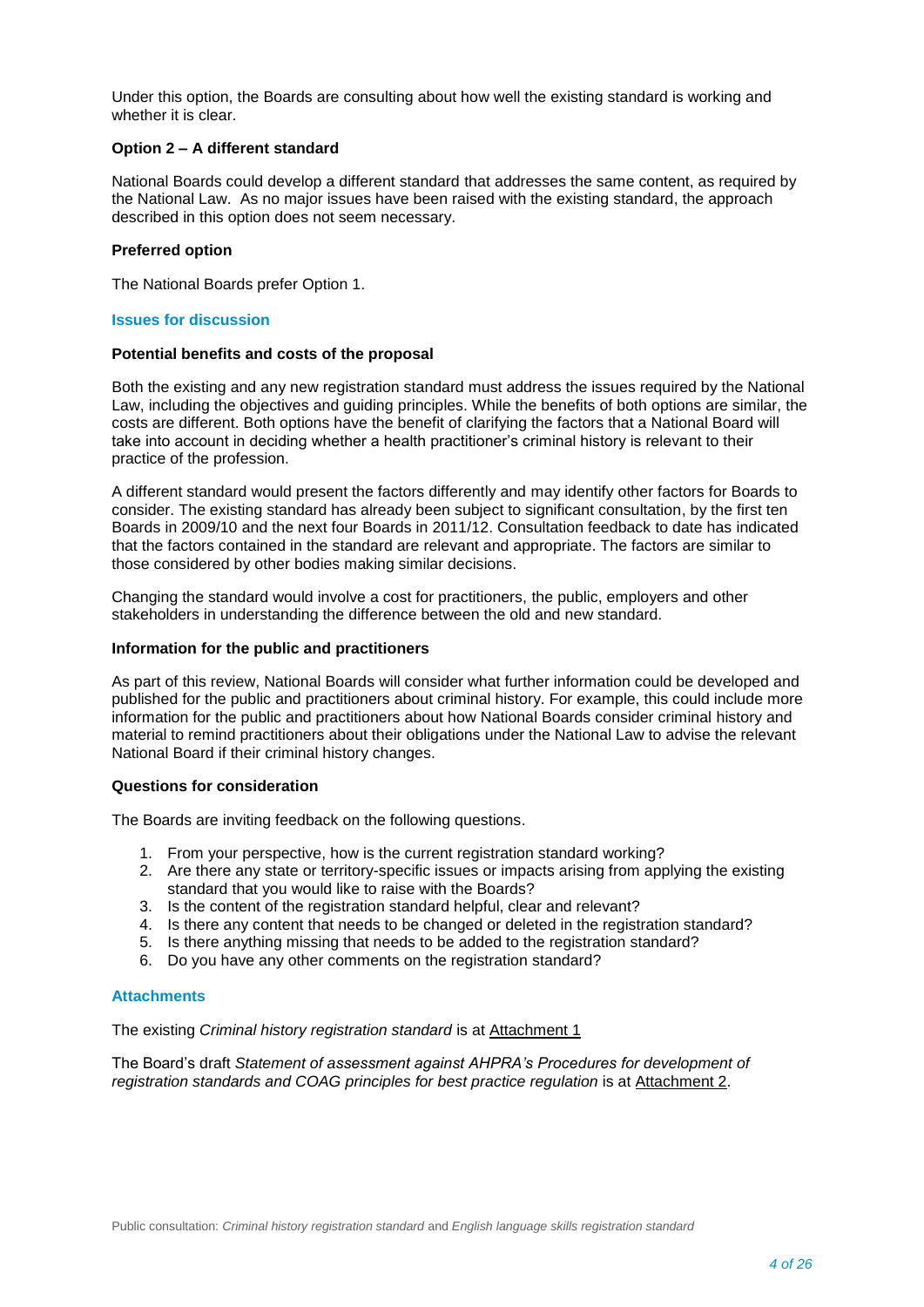# **Background**

Section 38 of the National Law requires each National Board to develop and recommend to the Ministerial Council five core registration standards, including a standard on matters about the criminal history of applicants for registration in the profession, and registered health practitioners and students registered by the Board, including the matters to be considered in deciding whether an individual's criminal history is relevant to the practice of the profession.

There are 14 National Boards that regulate 14 professions under the National Registration and Accreditation Scheme (the National Scheme). Ten professions were regulated by National Boards under the National Scheme from 1 July 2010, and a further four professions became nationally regulated from 2012:

- Aboriginal and Torres Strait Islander Health Practice Board of Australia (from 1 July 2012)
- Chinese Medicine Board of Australia (from 1 July 2012)
- Chiropractic Board of Australia
- Dental Board of Australia
- Medical Board of Australia
- Nursing and Midwifery Board of Australia
- Medical Radiation Practice Board of Australia (from 1 July 2012)
- Occupational Therapy Board of Australia (from 1 July 2012)
- Optometry Board of Australia
- Osteopathy Board of Australia
- Pharmacy Board of Australia
- Physiotherapy Board of Australia
- Podiatry Board of Australia, and
- Psychology Board of Australia.

The Australian Health Practitioner Regulation Agency (AHPRA) works in partnership with the National Boards to implement the requirements of the National Scheme, which has public safety at its heart. Further information is available at [www.ahpra.gov.au.](http://www.ahpra.gov.au/)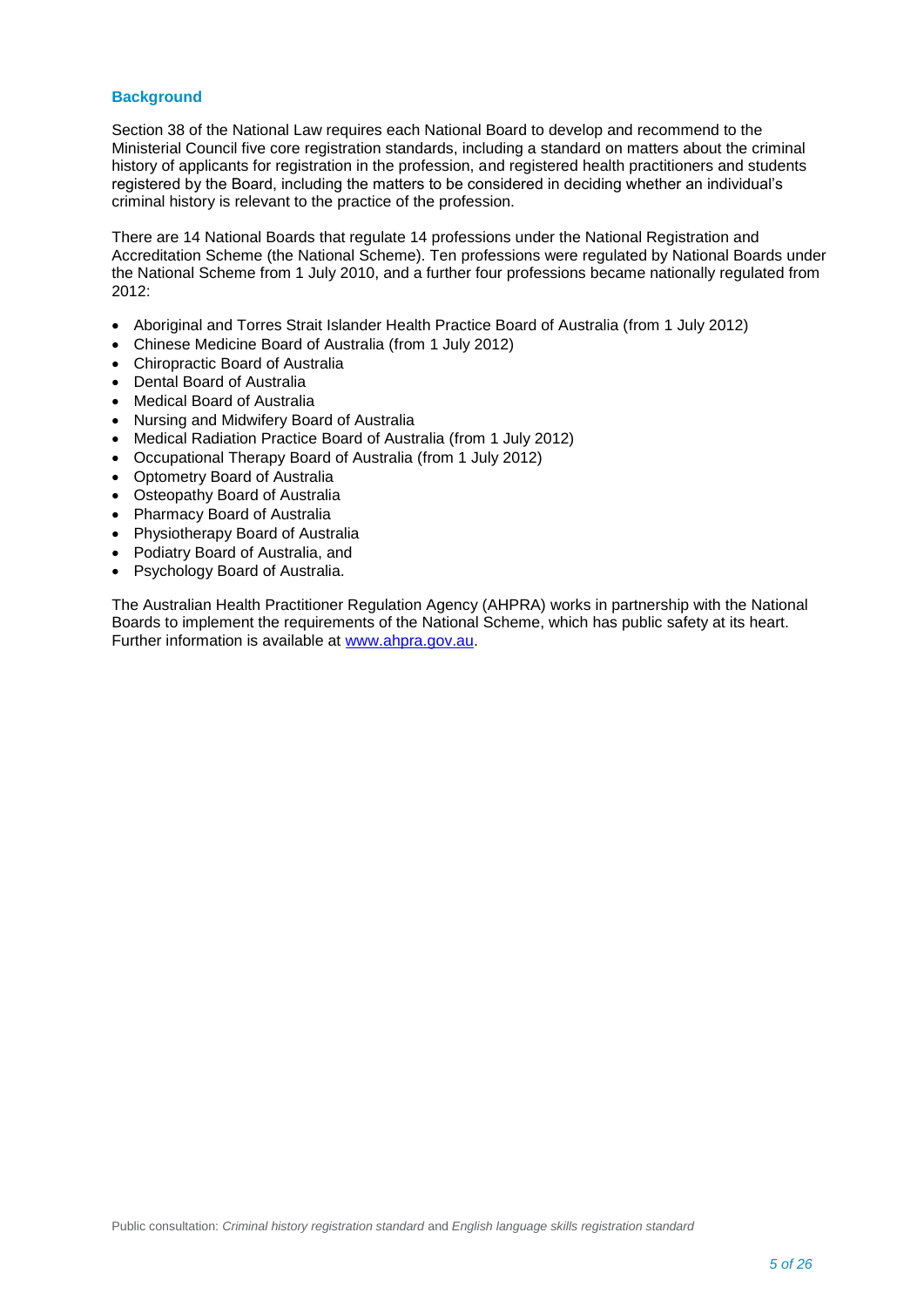# <span id="page-5-0"></span>Current standard

October 2013

# *Criminal history registration standard*

# **Authority**

This standard has been approved by the Australian Health Workforce Ministerial Council on <insert date> pursuant to the Health Practitioner Regulation National Law Act, as in force in each state and territory s 38 (1) (b) (the National Law) with approval taking effect from  $\alpha$  insert date >.

# **Summary**

In deciding whether a health practitioner's criminal history is relevant to the practice of their profession, the Board will consider the 10 factors set out in this standard. While every case will need to be decided on an individual basis, these 10 factors provide the basis for the Board's consideration.

# **Scope of application**

This standard applies to all applicants and all registered health practitioners. It does not apply to students.

# **Requirements**

In deciding whether a health practitioner's criminal history is relevant to the practice of their profession, the Board will consider the following factors.

1. **The nature and gravity of the offence or alleged offence and its relevance to health practice.**

The more serious the offence or alleged offence and the greater its relevance to health practice, the more weight that the Board will assign to it.

2. **The period of time since the health practitioner committed, or allegedly committed, the offence.**

The Board will generally place greater weight on more recent offences.

**3. Whether a finding of guilt or a conviction was recorded for the offence or a charge for the offence is still pending.**

In considering the relevance of the criminal history information, the Board is to have regard to the type of criminal history information provided. The following types of criminal history information are to be considered, in descending order of relevance:

- a. convictions
- b. findings of guilt
- c. pending charges
- d. non conviction charges; that is, charges that have been resolved otherwise than by a conviction or finding of guilt, taking into account the availability and source of contextual
- e. information which may explain why a non-conviction charge did not result in a conviction or finding of guilt.

#### **4. The sentence imposed for the offence.**

The weight the Board will place on the sentence will generally increase as the significance of the sentence increases, including any custodial period imposed. The Board will also consider any mitigating factors raised in sentencing, where available, including rehabilitation.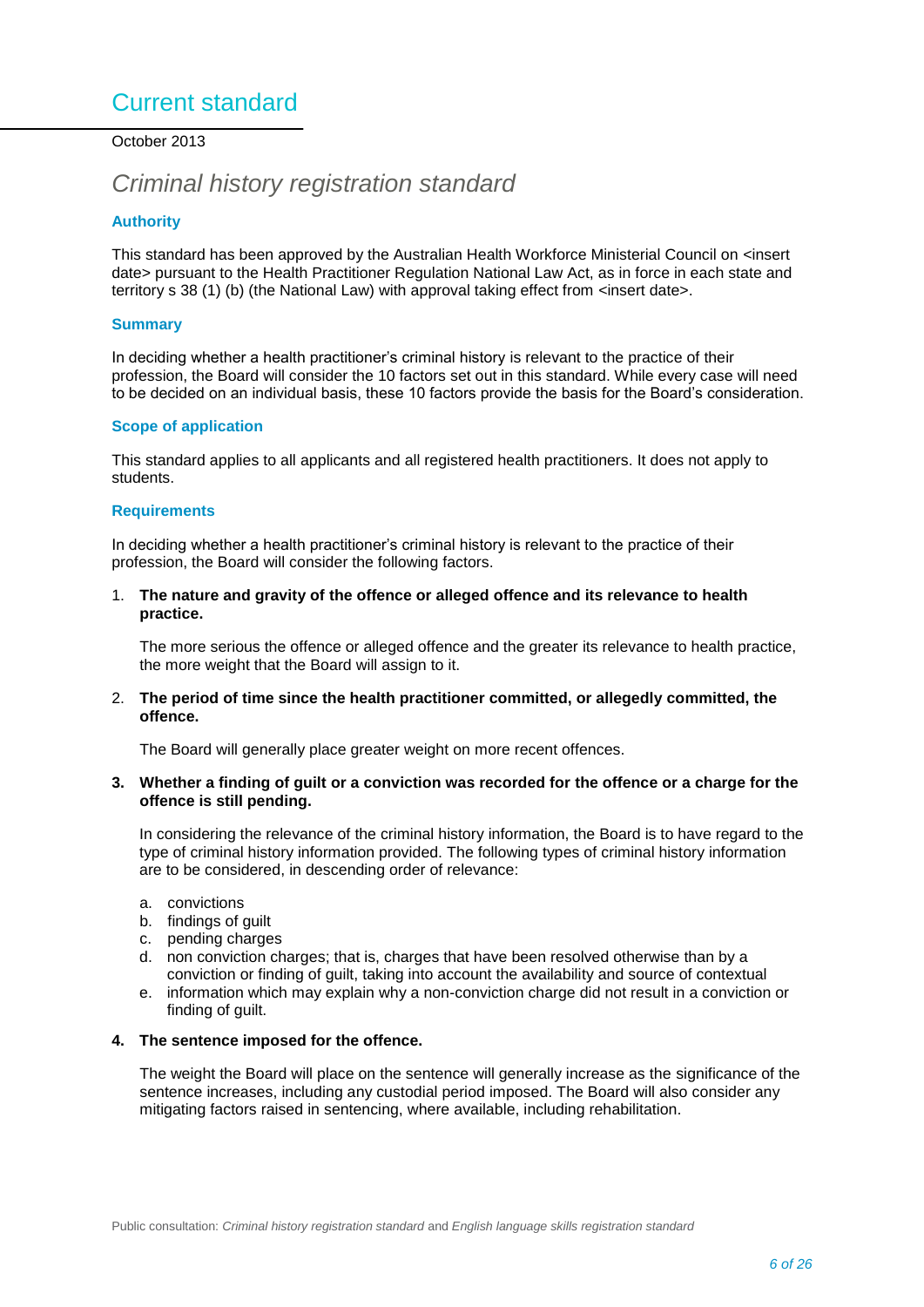#### **5. The ages of the health practitioner and of any victim at the time the health practitioner committed, or allegedly committed, the offence.**

The Board may place less weight on offences committed when the applicant is younger, and particularly under 18 years of age. The Board may place more weight on offences involving victims under 18 years of age or other vulnerable persons.

### **6. Whether or not the conduct that constituted the offence or to which the charge relates has been decriminalised since the health practitioner committed, or allegedly committed, the offence.**

The Board will generally place less or no weight on offences that have been decriminalised since the health practitioner committed, or allegedly committed, the offence.

### **7. The health practitioner's behaviour since he or she committed, or allegedly committed, the offence.**

Indications that the offence was an aberration and evidence of good conduct or rehabilitation since the commission, or alleged commission of the offence, will tend to be a mitigating factor. However, indications that the offence is part of a pattern of behaviour will tend to have the opposite effect.

#### **8. The likelihood of future threat to a patient of the health practitioner.**

The Board is likely to place significant weight on the likelihood of future threat to a patient or client of the health practitioner.

# **9. Any information given by the health practitioner.**

Any information provided by the health practitioner such as an explanation or mitigating factors will be reviewed by the Board and taken into account in considering the health practitioner's criminal history.

# **10. Any other matter that the Board considers relevant.**

The Board may take into account any other matter that it considers relevant to the application or notification. A Board will not require an applicant or registered health practitioner to provide further information that may prejudice their personal situation pending charges and the Board must not draw any adverse inference as a result of the fact that information has not been provided.

**Note:** the above factors have been numbered for ease of reference only. The numbering does not indicate a priority order of application.

#### **Definitions**

**Criminal history** is defined in the National Law as:

- every conviction of the person for an offence, in a participating jurisdiction or elsewhere, and whether before or after the commencement of this Law;
- every plea of guilty or finding of guilt by a court of the person for an offence, in a participating jurisdiction or elsewhere, and whether before or after the commencement of this Law and whether or not a conviction is recorded for the offence;
- every charge made against the person for an offence, in a participating jurisdiction or elsewhere, and whether before or after the commencement of this Law.

Under the National Law, spent convictions legislation does not apply to criminal history disclosure requirements.

#### **Review**

This standard will commence on <<insert date>>. The Board will review this standard at least every five years.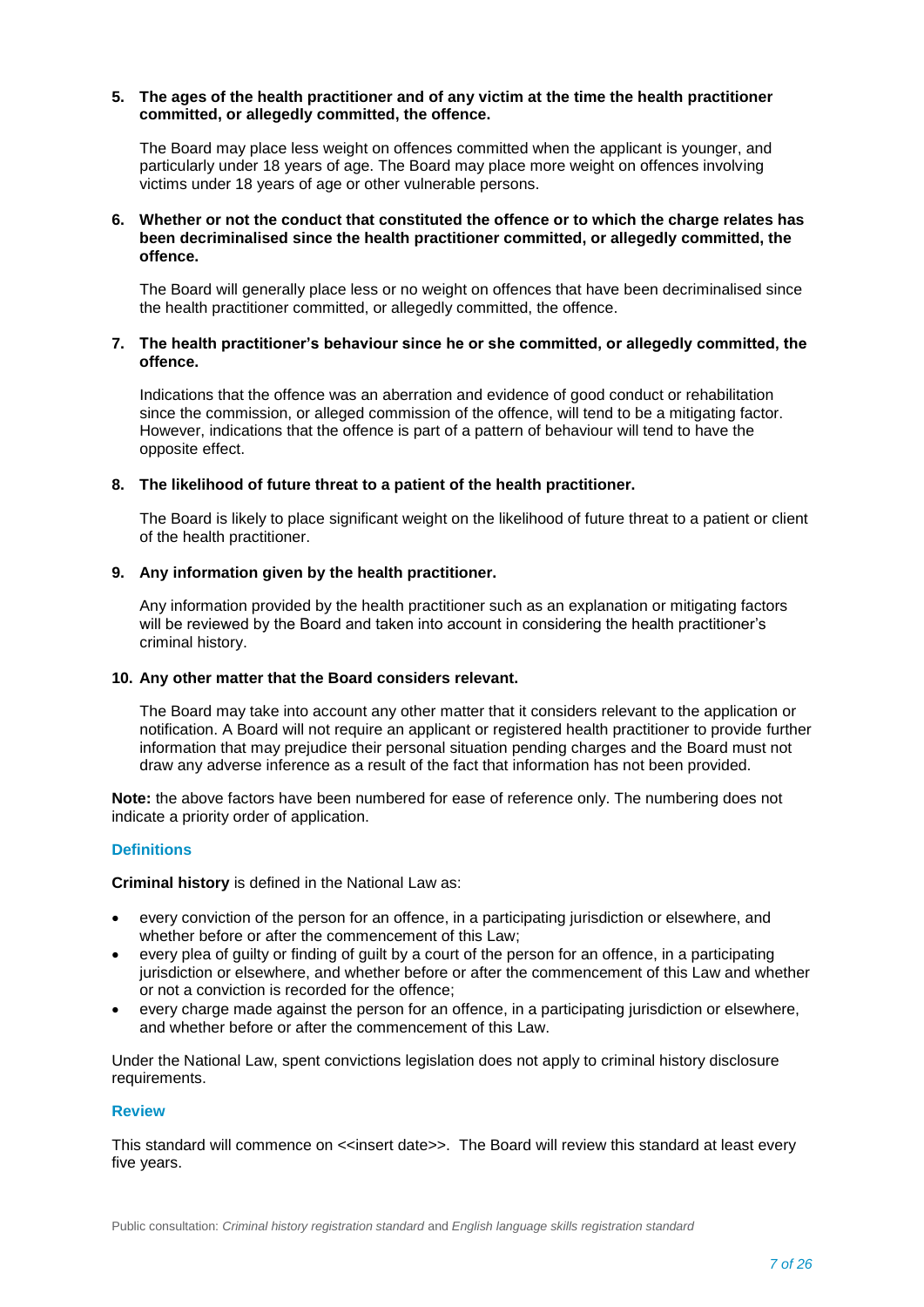

**Aboriginal and Torres Strait Islander Health Practice** Chinese Medicine Chiropractic. Dental Medical **Medical Radiation Practice** Nursing and Midwifery

**Occupational Therapy** Optometry Osteopathy Pharmacy Physiotherapy Podiatry Psychology

**Australian Health Practitioner Regulation Agency** 

# Statement of assessment

<span id="page-7-0"></span>Board's statement of assessment against AHPRA's *Procedures for development of registration standards* and *COAG principles for best practice regulation*

The Australian Health Practitioner Regulation Agency (AHPRA) has *Procedures for the development of registration standards* which are available at: [www.ahpra.gov.au](http://www.ahpra.gov.au/)

These procedures have been developed by AHPRA in accordance with section 25 of the *Health Practitioner Regulation National Law* as in force in each state and territory (the National Law) which requires AHPRA to establish procedures for the purpose of ensuring that the National Registration and Accreditation Scheme operates in accordance with good regulatory practice.

Below is the National Boards' assessment of its proposal to continue the existing *Criminal history registration standard* against the three elements outlined in the AHPRA procedures.

### **1. The proposal takes into account the National Scheme's objectives and guiding principles set out in section 3 of the National Law**

#### **Board assessment**

The Boards consider that continuing the existing Criminal History Registration Standard meets the objectives and guiding principles of the National Law.

The registration standard will protect the public by ensuring that National Boards apply the same factors to their consideration of an individual's criminal history.

The registration standard also supports the National Scheme to operate in a transparent, accountable, efficient, effective and fair way.

#### **2. The consultation requirements of the National Law are met**

#### **Board assessment**

The National Law requires wide-ranging consultation on proposed registration standards. The National Law also requires a Board to consult other boards on matters of shared interest.

The Boards will ensure that there is public exposure of their proposal and there is the opportunity for public comment by undertaking an eight week public consultation process. This process includes the publication of the consultation paper (and attachments) on their websites.

The Boards have drawn this paper to the attention of key stakeholders.

The Boards will take into account the feedback received when finalising the review and deciding if there are any proposed changes to be recommended for submission to the Ministerial Council for approval.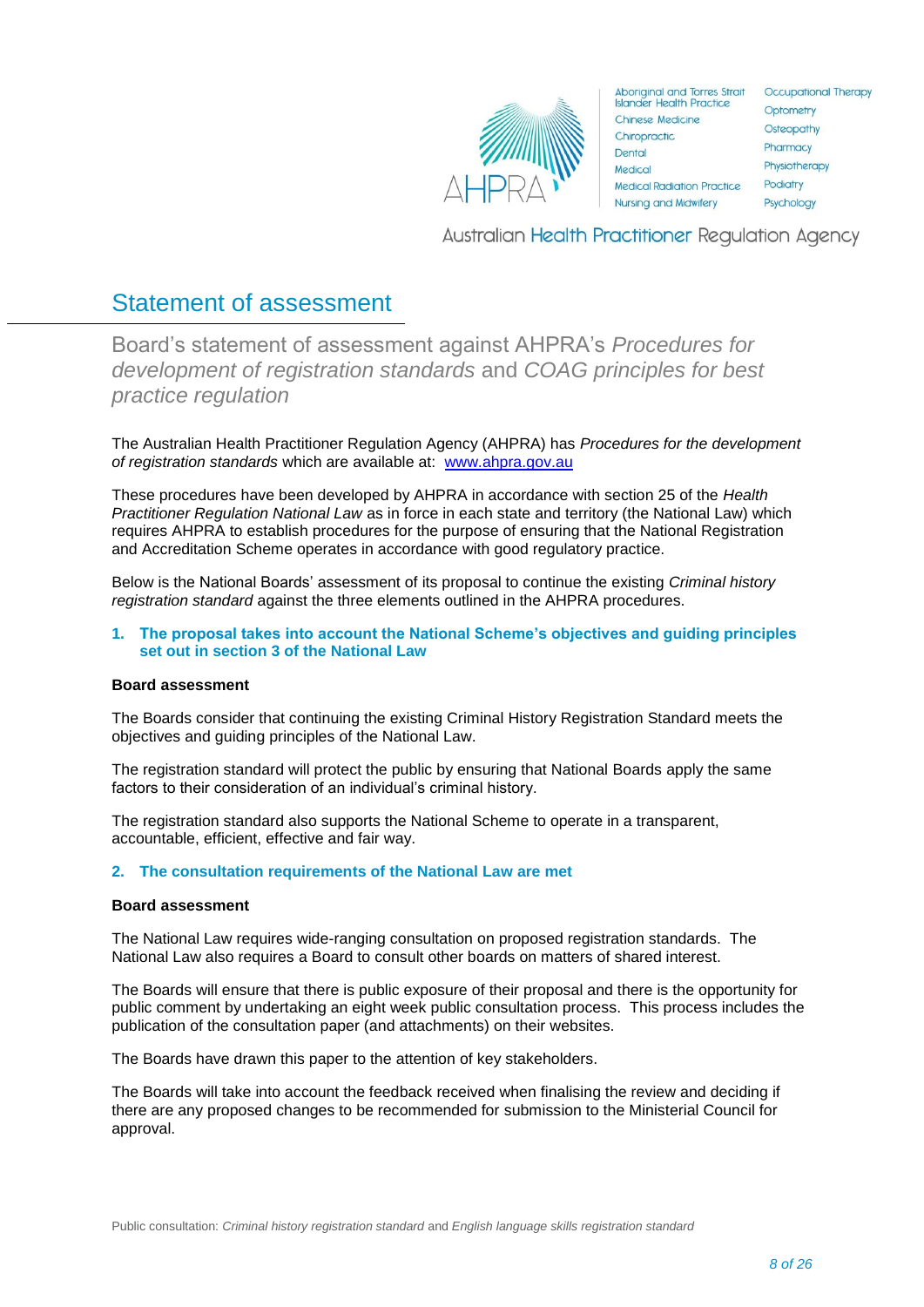#### **3. The proposal takes into account the** *COAG principles for best practice regulation*

## **Board assessment**

In developing the proposal for consultation, the Boards have taken into account the Council of Australian Governments (COAG) *Principles for Best Practice Regulation*.

As an overall statement, the Boards have taken care not to propose unnecessary regulatory burdens that would create unjustified costs for the professions or the community.

The Boards make the following assessment specific to each of the COAG Principles expressed in the AHPRA procedures.

#### **COAG Principles**

### **A. Whether the proposal is the best option for achieving the proposal's stated purpose and protection of the public**

### **Board assessment**

The Boards consider that the proposal is the best option for achieving the stated purpose. The proposal is to continue the existing standard which clearly lists factors for National Boards to consider, consistent with the criminal history screening requirements of the National Law. Therefore, at this stage, the Boards do not expect to impose any new requirements and anticipate the impact of the proposal will be minimal.

Continuing the existing registration standard will provide consistency for stakeholders. It is the Boards' view that the registration standard appropriately clarifies the factors that Boards take into account when considering criminal history matters.

The Boards consider that continuing the existing standard would have a minimal impact on the professions, which is significantly outweighed by the benefits of complying with the National Law, protecting the public and providing clarity and transparency, and that their approach is in the public interest.

#### **B. Whether the proposal results in an unnecessary restriction of competition among health practitioners**

#### **Board assessment**

The Boards considered whether continuing the existing registration standard could result in an unnecessary restriction of competition among health practitioners. Continuing the existing standard will have no impact on competition, as it identifies a range of factors to be considered by the National Boards to assist consistent and appropriate decision-making, and is a registration standard that is mandatory to have, under the National Law.

#### **C. Whether the proposal results in an unnecessary restriction of consumer choice**

#### **Board assessment**

The Boards consider that consumer choice will not be affected by continuing the registration standard. Consumers expect to receive health services from qualified and safe practitioners. The requirement under the National Law for mandatory criminal history screening is a critical mechanism for protecting the public. Continuing this registration standard ensures that there is appropriate clarity and transparency about the factors National Boards take into account when reviewing criminal history matters and assessing whether a person's criminal history is relevant to his/her practice of the profession.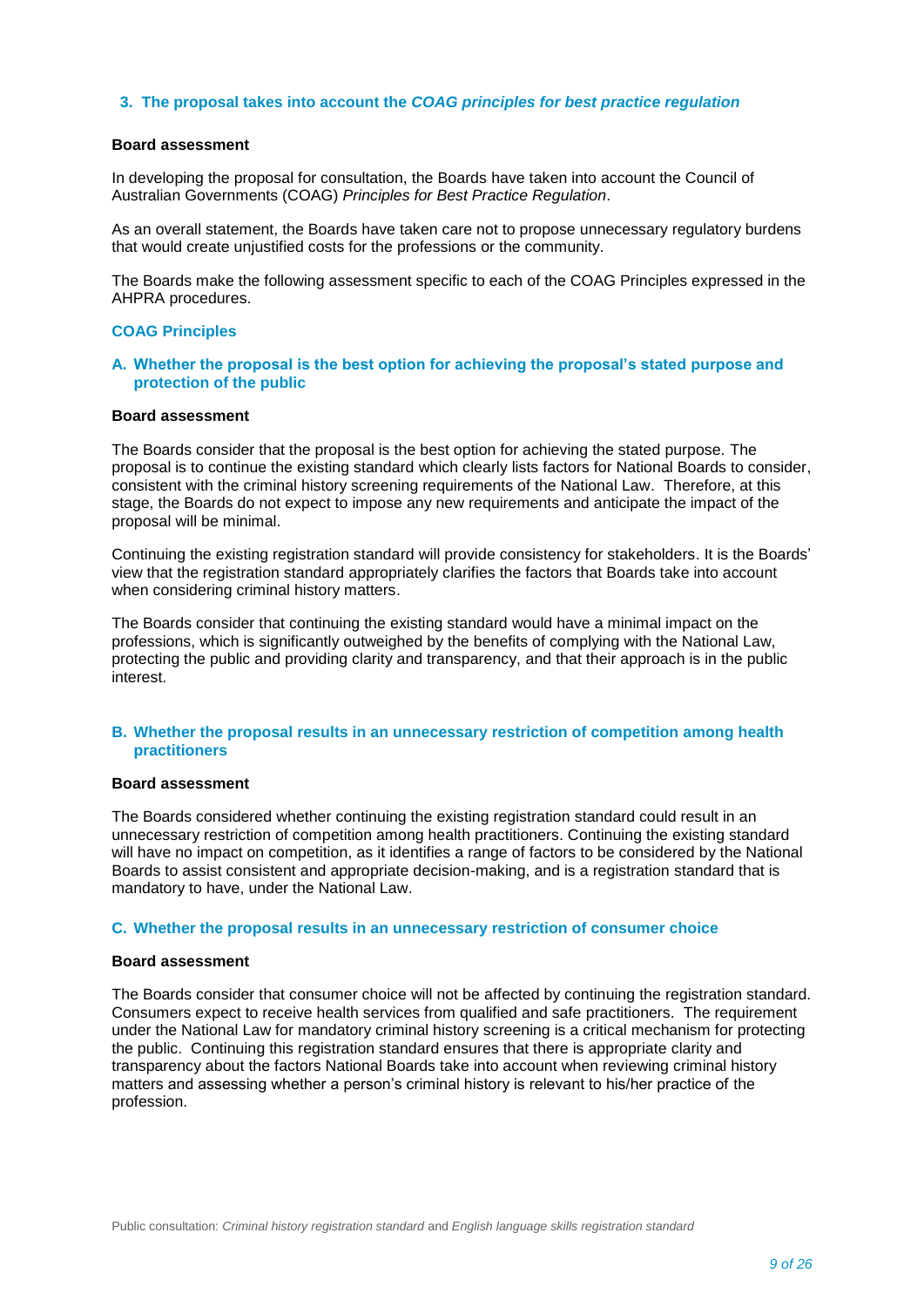# **D. Whether the overall costs of the proposal to members of the public and/or registrants and/or governments are reasonable in relation to the benefits to be achieved**

#### **Board assessment**

The Boards considered the overall costs of continuing the existing registration standard to members of the public, registrants and governments and concluded that the costs are likely to be neutral to minimal, as this is an existing, required standard that has been administered since 1 July 2010. Regardless, any costs are appropriate when offset against the protection of the public benefits that this standard contributes to the National Scheme.

#### **E. Whether the requirements are clearly stated using 'plain language' to reduce uncertainty, enable the public to understand the requirements, and enable understanding and compliance by registrants**

#### **Board assessment**

The Boards consider the existing registration standard has been written in plain English that will enable practitioners and other interested parties to understand the requirements of the standard. However, the Boards are open to hearing from stakeholders about whether the clarity may be improved.

### **F. Whether the Board has procedures in place to ensure that the proposed registration standard, code or guideline remains relevant and effective over time**

# **Board assessment**

After the review, including if any changes are needed and approved by the Ministerial Council, the Boards will review the registration standard at least every five years, including an assessment against the objectives and guiding principles in the proposed National Law and the COAG principles for best practice regulation.

However, the Boards may choose to review the standard earlier than this, if it is necessary to ensure the standard's continued relevance and workability.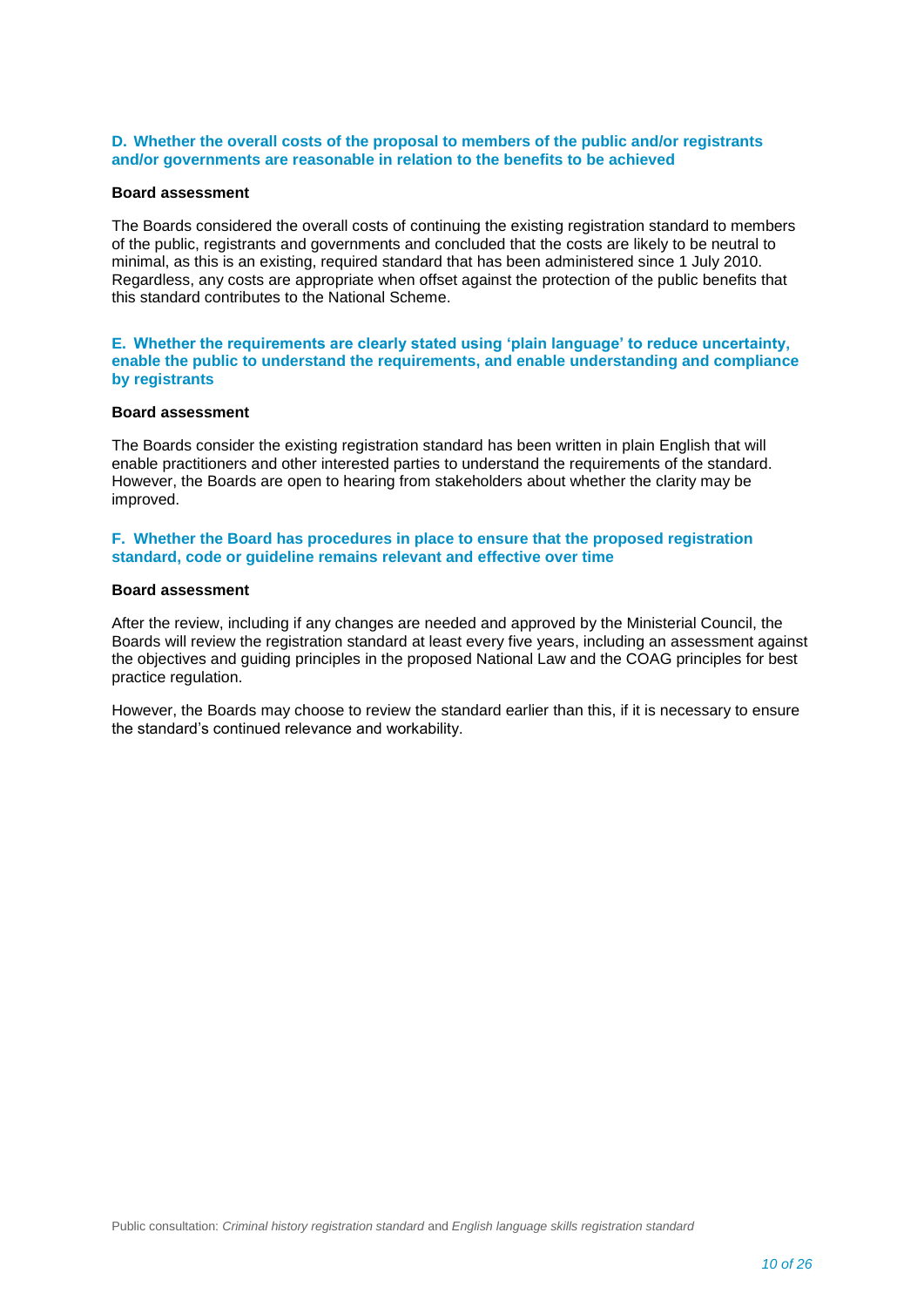# <span id="page-10-0"></span>**Overview**

# 25 October 2013

# Review of *English language skills registration standard*

# **Summary of issue**

### **Purpose of the proposal**

The Health Practitioner Regulation National Law (the National Law), as in force in each state and territory, requires a National Board to develop registration standards about five matters, including the requirements about the English language skills necessary for an applicant for registration in the profession to be suitable for registration in the profession.

The first 10 National Boards to regulate registered health professions under the National Registration and Accreditation Scheme (the National Scheme) developed registration standards that were approved by the Australian Health Workforce Ministerial Council (Ministerial Council) and took effect on 1 July 2010. These standards were scheduled for review at least every three years, in keeping with good regulatory practice.

# **All National Boards participating in the review**

The current *English language skills registration standards* are very similar for all professions in the National Scheme. Because the standards are largely common with only minor differences across Boards, all National Boards are participating in this review – except the Aboriginal and Torres Strait Islander Health Practice Board of Australia.

The Aboriginal and Torres Strait Islander Health Practice Board of Australia has an approved English language skills registration standard that differs from those of other National Boards to better reflect the specific nature of practice of this profession. The Board's approved standard has only been in effect since 1 July 2012 and was subject to the required wide-ranging consultation in preparation for the profession being regulated under the National Scheme. The Board considers that the current registration standard is clear and achieving its purpose.

The other three National Boards regulating their professions under the National Scheme from 2012 acknowledge that the timeframes for wide-ranging consultation on their draft proposals in 2011 were tight. Therefore, there are benefits in participating in the current review to identify any further opportunities to improve their registration standard, to maintain consistency of common documents, and to give stakeholders a further opportunity for input.

Participation in this review does not affect the operation of the current grand-parenting arrangements that the 2012 National Boards have established, including in relation to English language skills. For the Chinese Medicine Board, any changes to the standard would only apply to the post-grandparenting phase (after 30 June 2015). This means there will be no change to the current communication requirements and grand-parenting arrangements as a result of this consultation.

The Nursing and Midwifery Board of Australia's (NMBA's) English Language Skills registration standard is not due for review until September 2014. However, the NMBA is participating in this review so that the board may consider any new evidence that might arise from this national review. The NMBA will consider modifications to its approved registration standard to provide additional flexibility without compromising the protective purpose of the standard, consistent with best available evidence and the outcomes of the all Boards review.

The National Law requires the Boards to ensure there is wide-ranging consultation on the content of any proposed registration standard.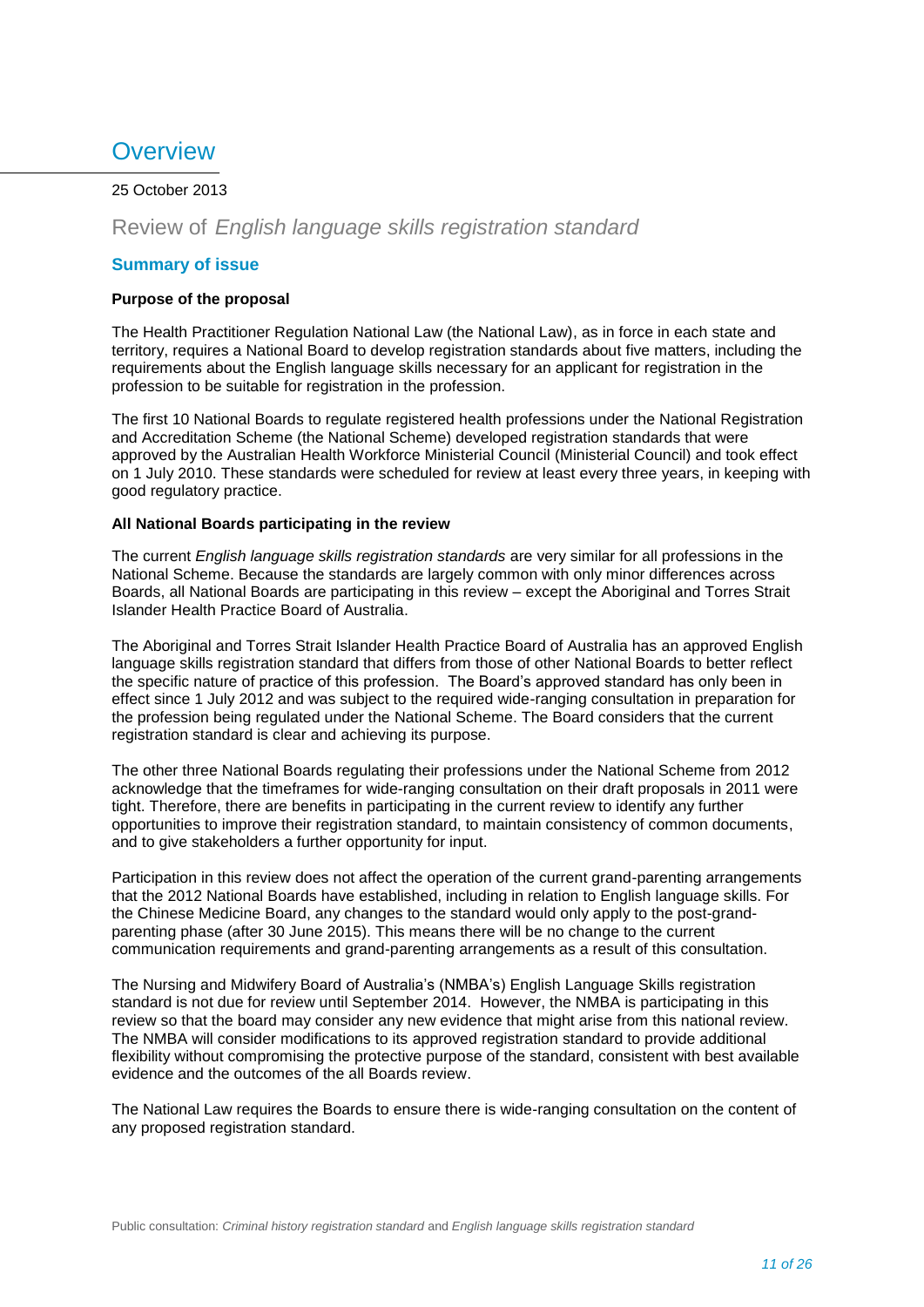### **Options statement**

The Boards have considered a number of options in developing this proposal.

#### **Option 1 – Status quo**

Option 1 would continue with the existing registration standard. The registration standard requires practitioners applying for registration in Australia for the first time to undertake an English language skills test, unless they qualify for an exemption. A range of issues have been identified in relation to the current standard used by the 13 National Boards participating in this review.

# **Option 2 – Proposed revised standard**

The National Boards commissioned research on English language skills. This research has helped inform the development of a revised English language skills registration standard that is largely common across the 13 National Boards participating in this consultation. A summary of the research is attached. National Boards have considered in the context of historical approaches, experience with the current regulatory position and the approaches of comparator jurisdictions.

The proposed revised standard provides more options for applicants to demonstrate their English language skills. It extends the period for which test results remain valid and provides more flexibility for applicants to count test results from more than one sitting in certain circumstances, while maintaining an appropriate focus on public safety.

#### **Preferred option**

The National Boards prefer Option 2.

#### **Issues for discussion**

#### **Potential benefits and costs of the proposal**

The benefits of the preferred option are that the draft revised standard:

- is more flexible and user-friendly
- strikes a better balance between protecting the public and impact on applicants
- reduces the cost to some applicants, and
- has been reworded to be simpler and clearer.

The costs of the preferred option are:

- applicants, other stakeholders, AHPRA and National Boards will need to become familiar with the new standard
- there will likely need to be a period of transition to the proposed revised standard, if approved
- some applicants will still need to sit an English language test.

# **Expanding the list of recognised countries**

The recognition of English language skills developed by native speakers in countries such as Canada, New Zealand, Republic of Ireland, South Africa, United Kingdom and the United States of America generally reflects similar approaches by state and territory health practitioner boards in Australia before the National Scheme commenced.

In addition, the Department of Immigration and Citizenship exempts visa applicants from all of these countries except South Africa from English language skills testing.

These countries also generally have health care delivery systems with significant similarities to Australia. In most of these countries, health care is almost always delivered in English.

However, some applicants have argued that National Boards should recognise education in English from other countries, such as Hong Kong, Singapore and Malaysia. National Boards are interested in any evidence that would assist National Boards to assess whether there are any additional countries that should be recognised in their English language skills registration standard. National Boards are also interested in whether the list of recognised countries should be consistent with those countries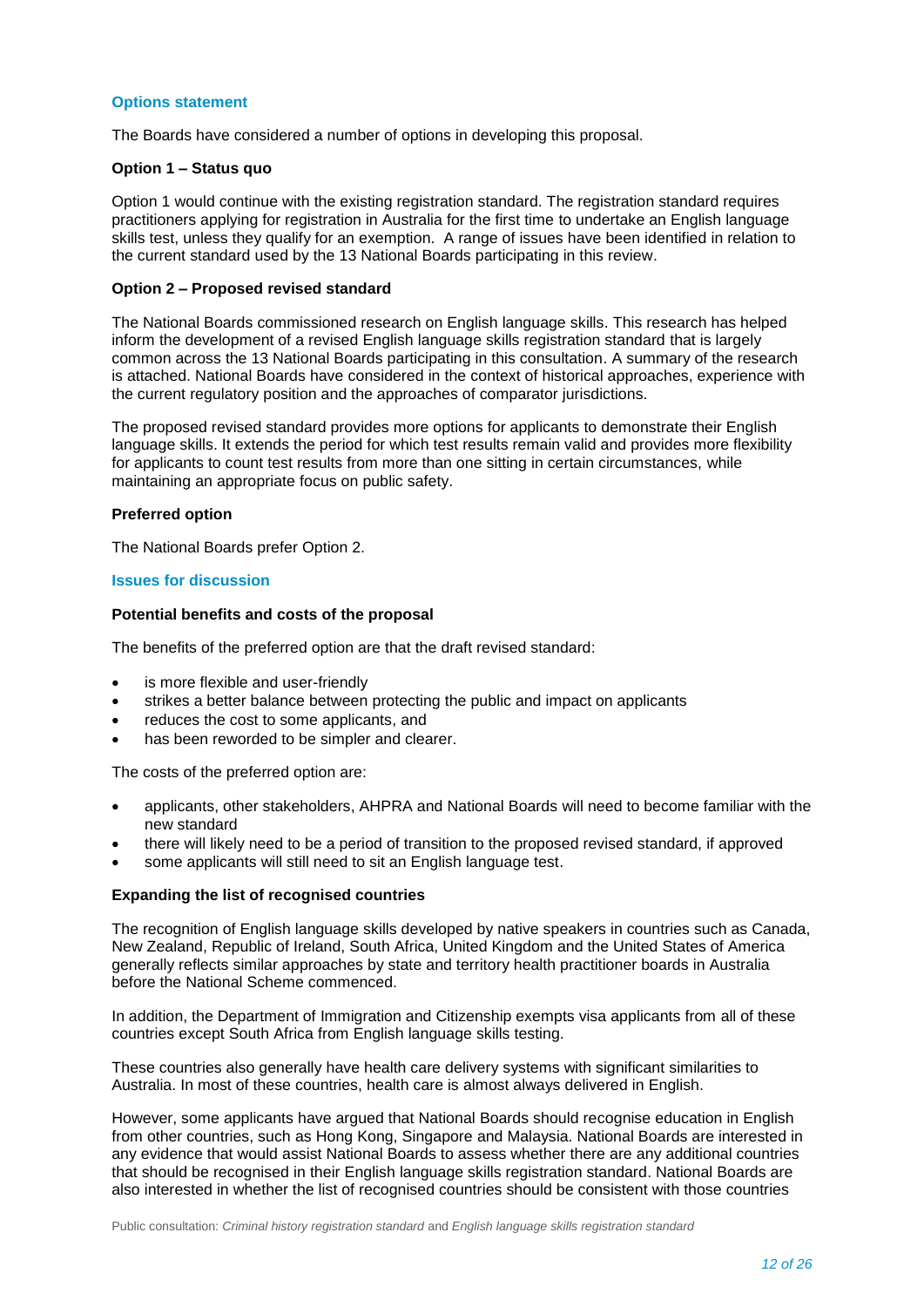recognised by the Department of Immigration and Citizenship and if so, whether recognition of South Africa should be phased out over time.

### **Accepting test results from multiple sittings**

The issue of whether National Boards should accept test results from multiple sittings is one of the most complex issues to be resolved in this review, and has been raised by stakeholders in past consultations.

Research does not provide a conclusive answer to this question.

Test providers advise that the validity and reliability of results from multiple test sittings depend on how the individual tests are constructed.

Accordingly, the Occupational English Test (OET) has advised that it is valid to accept test results from multiple sittings, after an applicant has initially sat all components of the test, provided the results are relatively close to the required level. This is because linguistic research has shown that a range of affective and physical factors can influence candidate performance on the test day, OET considers that in these circumstances a single sub-test re-sit is justifiable.

However, the International English Language Testing System (IELTS) advises that it was not designed to be a modular test. The four component modules are not offered as separate tests to be taken at different times. Rather, performance in the four skill areas is combined to provide a maximally reliable composite assessment of a candidate's overall language proficiency at a given point in time.

By contrast, some health professionals undertaking these tests argue that it is unfair that they are required to sit another full test when their test results are close to, but only slightly below the required standard. For example, an applicant who receives a score of 7 for three of the four components of the IELTS test, and a 6 or 6.5 on the fourth component would need to resit the full test under the current English Language Skills registration standard.

Some regulators within Australia and overseas have adopted a different approach to this issue. For example:

- the Chinese Medicine Board of Australia's current approved standard provides for completion of the International English Language Testing System examination (academic module) with an overall score of at least 7 with no individual score (in components of listening, reading, writing and speaking) below 6.5, and
- the Health and Care Professions Council in the United Kingdom, which regulates some professions that are also regulated in Australia under the National Law, as well as some that are not regulated in Australia, requires IELTS scores of level 7.0 with no element below 6.5.

# **Other proposed changes**

The Pharmacy Board of Australia has proposed for applicants undertaking the International English Language Testing System (IELTS), to maintain the requirement to achieve a minimum score of 7 in each of the components (listening, reading, writing and speaking) and to remove the requirement that the applicant must achieve an overall score of 7.5. This will align with the current requirements of most other National Boards. The Pharmacy Board of Australia is interested in whether there is support for this change.

# **Questions for consideration**

The Boards are inviting feedback on the following questions.

- 1. From your perspective, how is the current registration standard working?
- 2. Should the countries recognised in the standard be consistent with those countries recognised by the Department of Immigration and Citizenship for exemptions from English language testing? If so, should the recognition of South Africa in the National Boards' English language skills registration standard be phased out over time?
- 3. Is there any evidence to assist National Boards to assess whether there are any additional countries that should be recognised in their English language skills registration standard?

Public consultation: *Criminal history registration standard* and *English language skills registration standard*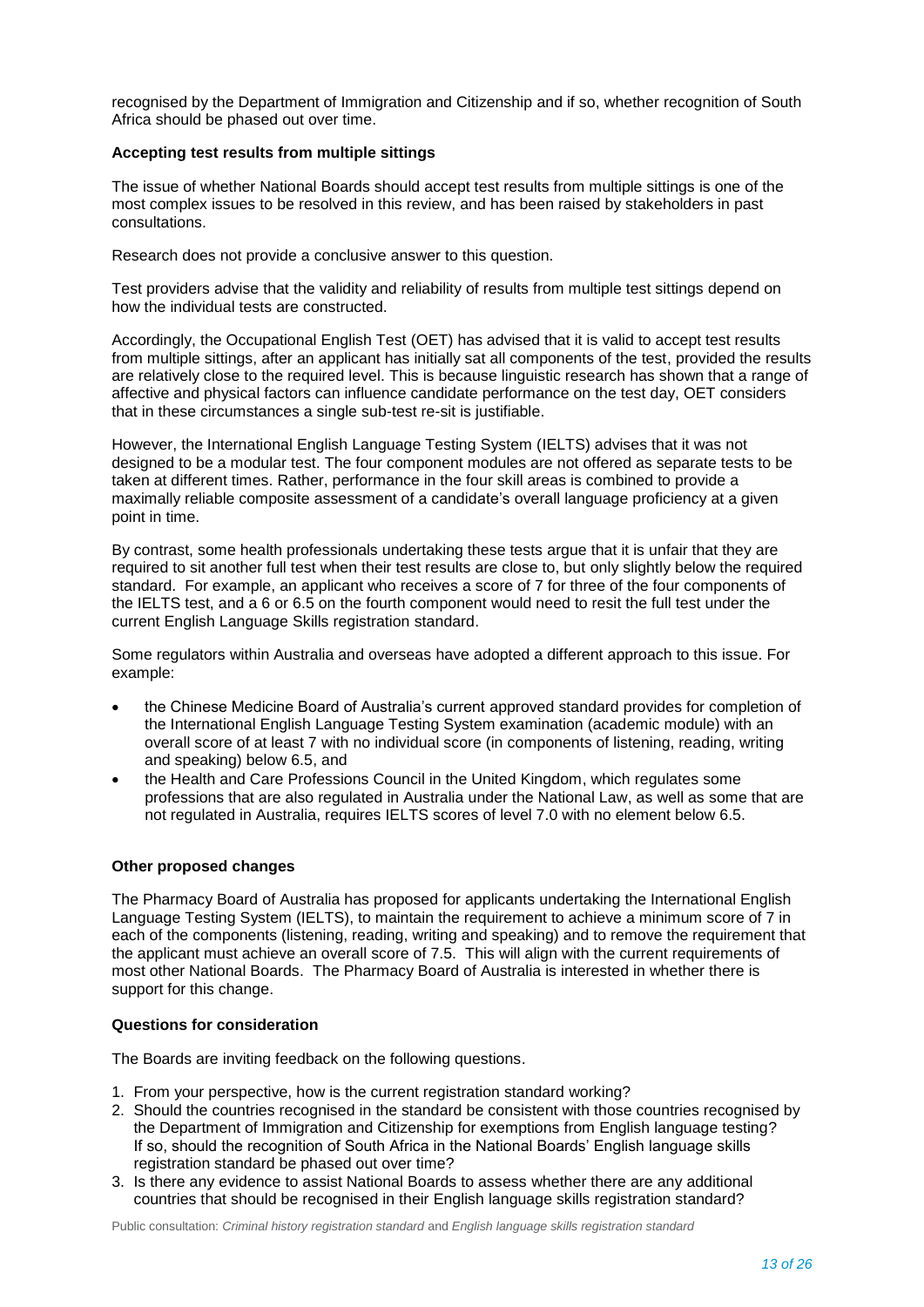- 4. Do you have comments about how the National Boards should approach test results that are very close to, but slightly below, the current standard?
- 5. Should National Boards accept results from more than one sitting or is there a better way to address this issue, such as the approaches described above?
- 6. Is the content of the draft revised registration standard helpful, clear, relevant and more workable than the current standard?
- 7. Is there any content that needs to be changed or deleted in the revised draft registration standard?
- 8. Is there anything missing that needs to be added to the revised draft registration standard?
- 9. Do you have any other comments on the revised registration draft standard?

#### **Attachments**

The proposed revised *English language skills registration standard* is at Attachment 1.

The Board's *Statement of assessment against AHPRA's Procedures for development of registration standards and COAG principles for best practice regulation* is at Attachment 2.

The current English language skills registration standards are published on each National Boards' websites, accessible from [www.ahpra.gov.au](http://www.ahpra.gov.au/)

# **Background**

There are 14 National Boards that regulate 14 professions under the National Registration and Accreditation Scheme (the National Scheme). Ten professions were regulated nationally under the National Scheme from 1 July 2010, and a further four professions became nationally regulated from 2012:

- Aboriginal and Torres Strait Islander Health Practice Board of Australia (from 1 July 2012)
- Chinese Medicine Board of Australia (from 1 July 2012)
- Chiropractic Board of Australia
- Dental Board of Australia
- Medical Board of Australia
- Nursing and Midwifery Board of Australia
- Medical Radiation Practice Board of Australia (from 1 July 2012)
- Occupational Therapy Board of Australia (from on 1 July 2012)
- Optometry Board of Australia
- Osteopathy Board of Australia
- Pharmacy Board of Australia
- Physiotherapy Board of Australia
- Podiatry Board of Australia, and
- Psychology Board of Australia.

The Australian Health Practitioner Regulation Agency (AHPRA) works in partnership with the National Boards to implement the requirements of the National Scheme, which has public safety at its heart. Further information is available at [www.ahpra.gov.au.](http://www.ahpra.gov.au/)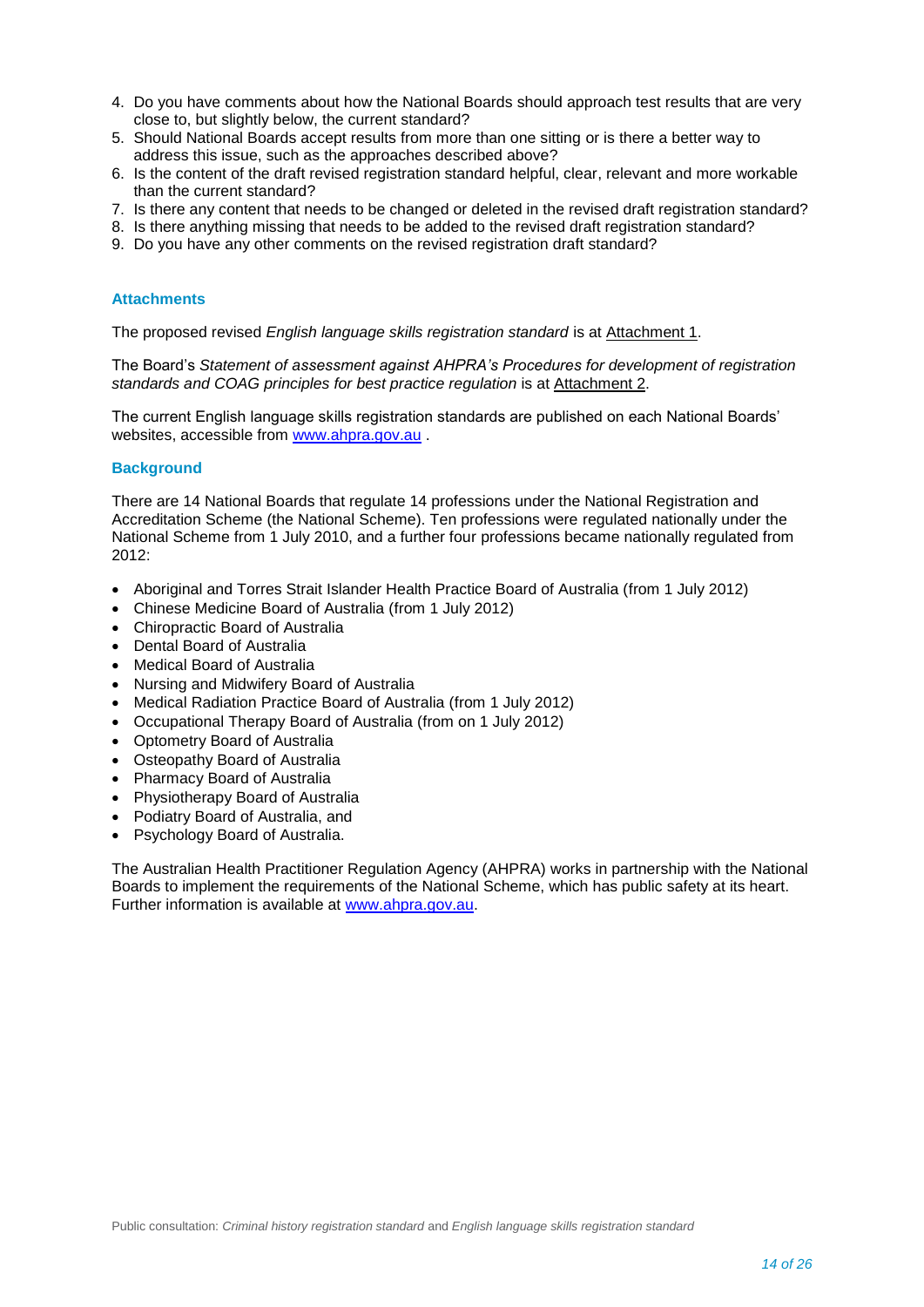# Consultation draft

# October 2013

# <span id="page-14-0"></span>Revised draft *English language skills registration standard*

#### *Please note:*

*This consultation draft is being released by all National Boards except for the Aboriginal and Torres Strait Islander Health Practitioner Board of Australia. It contains a number of options for feedback identified in square brackets. There are some profession-specific aspects which are highlighted in boxes.*

*It also includes explanatory text in red which would be deleted in the final version of the standard.*

# Registration standard: English language skills

### **Effective from: <<date>>**

# **Review date: <<date>>**

The <xx> Board of Australia (Board) requires all applicants for initial registration to demonstrate English language skills to be suitable for registration.

This registration standard sets out how an applicant for registration can demonstrate to the Board that their competency in speaking and communicating in English is sufficient to practice the <xx> profession.

#### **Does this standard apply to me?**

This standard applies to all applicants for initial registration as defined.

See the *Definitions* section of this registration standard for the definition of initial registration.

It does not apply if you are applying for non-practising registration or if you are a student.

#### **What must I do?**

If you are applying for initial registration you must demonstrate English language competency in one of the following ways:

- 1. A combination of secondary education and tertiary qualifications, when you have undertaken and satisfactorily completed:
	- a. at least two years of your secondary education that was taught and assessed solely in English in one of the recognised countries (listed in the *Definitions* section of this standard); **and**
	- b. tertiary qualifications in the relevant professional discipline that were taught and assessed solely in English in one of the recognised countries.

[ALTERNATIVE FOR NURSING AND MIDWIFERY – see Appendix A]

# **OR**

2. Extended studies undertaken solely in English, when you have undertaken and satisfactorily completed at least six years (full time equivalent) continuous education taught and assessed solely in English, in any of the recognised countries, which includes a tertiary qualification in the relevant professional discipline or a Board approved program of study for the <xx>profession.

Public consultation: *Criminal history registration standard* and *English language skills registration standard*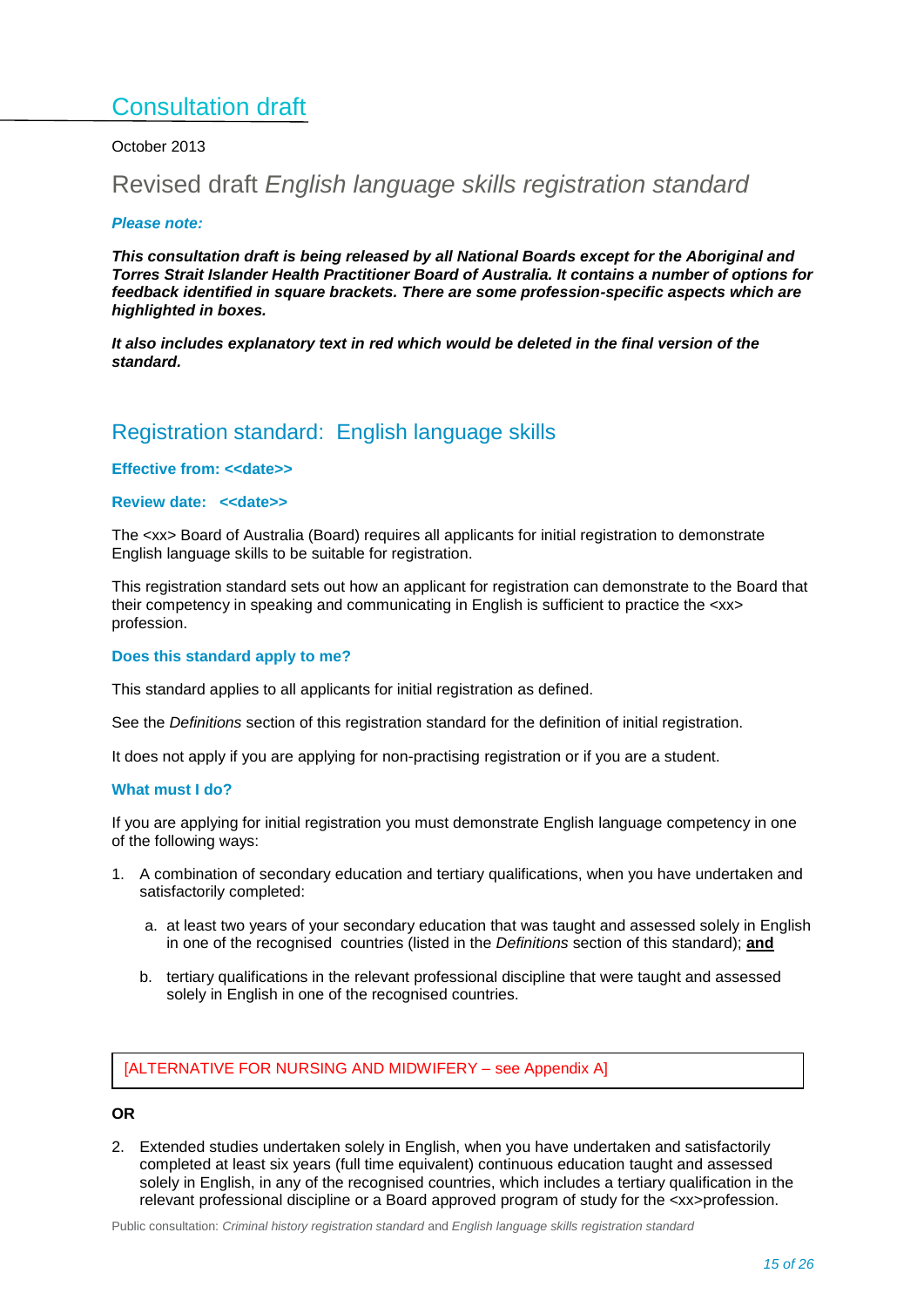# **OR**

3. Accreditation by the National Accreditation Authority for Translators and Interpreters (NAATI) for translating and/or interpreting in English.

**OR**

- 4. Completion of one of the following tests of English language proficiency at the specified standard:
	- a) the IELTS examination (academic module) with a minimum score of seven in each of the four components (listening, reading, writing and speaking). Results from (*Options for consultation*) [one] or [up to three] test sittings in a 12 month period may be used, only if all scores are 6.0 or above.
	- b) the OET with an overall pass and grades A or B only in each of the four components. Results from more than one sitting may be used within a 12 month period.

OET NOT APPLICABLE FOR CHIROPRACTIC, OSTEOPATHY AND PSYCHOLOGY, AS OET HAS NOT YET DEVELOPED A SPECIFIC TEST FOR THESE PROFESSIONS

c) other English language tests approved by the Board from time to time and published on the Board's website

ADDITIONAL OPTIONS FOR MEDICINE

successful completion of the NZREX; or

successful completion of the PLAB test.

### ADDITIONAL OPTION FOR CHINESE MEDICINE

completion of the American Test for English as a Foreign Language (TOEFL test) including the spoken component and a minimum of 237 (test of written English 4.5).

# **Test results**

The following additional requirements apply to the English language proficiency tests:

- You must make arrangements for test results to be provided directly to the Board by the testing authority; for example, by secure internet login; **and**
- Test results will be accepted if they were obtained:
	- o within [two (*current position*) ] or [three (*alternative for consultation*)] years prior to applying for registration; **or**
	- o more than three years prior to applying for registration and you have actively maintained employment as a registered health practitioner in the <xx> profession using English as the primary language of practice in one of the recognised countries since the test result was obtained; **or**
	- o more than three years prior to applying for registration and you are a registered student and have been continuously enrolled in a Board approved program of study since the test result was obtained and applied for registration within 12 months of completing the Board approved program of study.

You are responsible for the cost of English tests.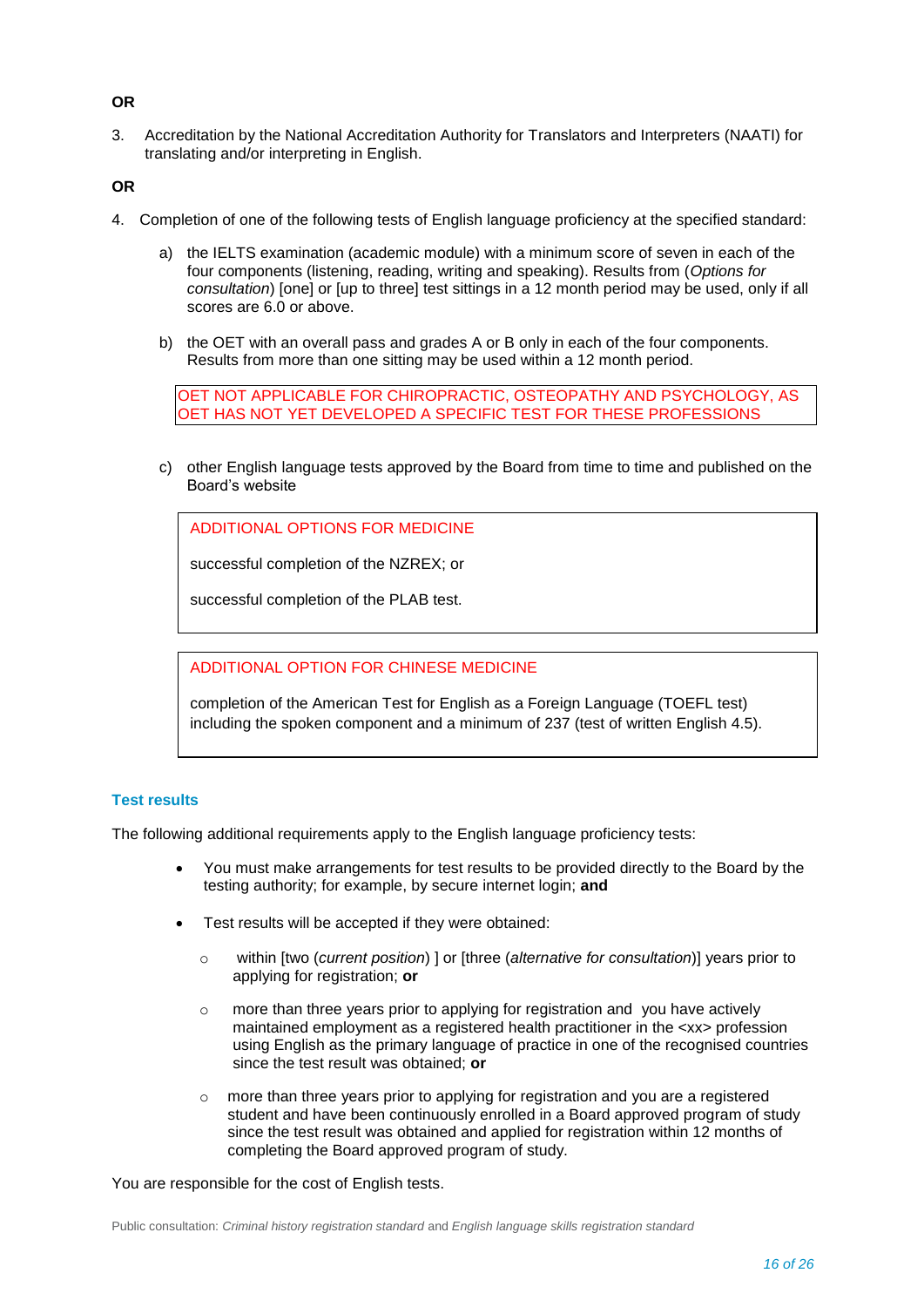### **Exemptions**

The Board may grant an exemption to this standard:

- 1. When you apply for limited registration in the following circumstances:
	- a. to perform a demonstration in clinical techniques
	- b. to undertake research that involves limited or no patient contact
	- c. to undertake a period of postgraduate study or supervised training *Dental Board of Australia only* that involves no patient contact while working in an appropriately supported environment that will ensure patient safety is not compromised.

Conditions will generally apply to these exemptions requiring supervision by a registered health practitioner and may also require the use of an interpreter.

The Board reserves the right at any time to revoke an exemption and/or require an applicant to undertake a specified English language test.

#### **Authority**

This registration standard was developed by the <<NAME>> Board of Australia under section 38 of the Health Practitioner Regulation National Law (the National Law) as in force in each state and territory after wide-ranging public consultation. It has been approved by the Australian Health Workforce Ministerial Council.

### **Definitions**

A **recognised country** means one of the following countries:

- Australia
- Canada
- New Zealand
- Republic of Ireland
- South Africa
- United Kingdom
- United States of America.

**Board approved program of study** means an accredited program of study approved by the <name> Board of Australia under section 49(1) of the National Law and published in the Board's list of approved programs of study on the Board's website.

**Initial registration -** for the purpose of this registration standard an applicant for initial registration means:

- a practitioner applying for registration in Australia in the <xx> profession for the first time; **or**
- a practitioner applying for registration (including moving from non-practising to another registration type) who has not practised the profession in one of the recognised countries for five years or more

Initial registration does not include a practitioner who has had continual registration in the <xx> profession and is applying for a different category or division of registration in that profession, for example, a practitioner who holds provisional registration and is applying for general registration; or a practitioner who holds general registration and is applying for specialist registration.

**IELTS** means the International English Language Testing System

**OET** means Occupational English Test (OET) administered by the OET Centre.

Public consultation: *Criminal history registration standard* and *English language skills registration standard*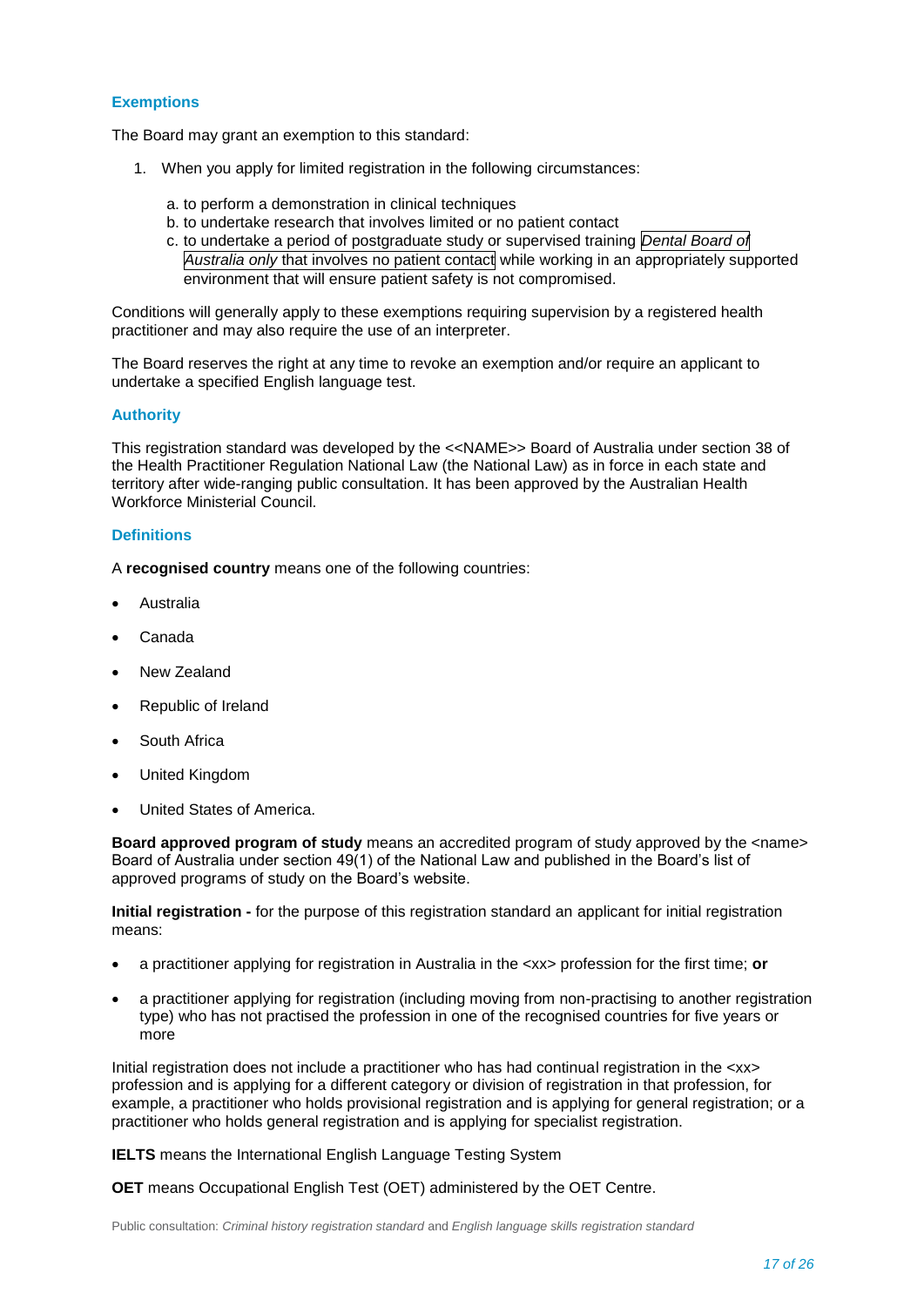# MEDICINE ONLY

**NZREX** means New Zealand Registration Examination administered by the New Zealand Medical Council.

# MEDICINE ONLY

**PLAB** test means the test administered by the Professional and Linguistic Assessments Board of the General Medical Council of the United Kingdom.

CHINESE MEDICINE ONLY

**TOEFL** means the Test for English as a Foreign Language.

# **Review**

This standard will be reviewed at least every three years.

Last reviewed: XXXX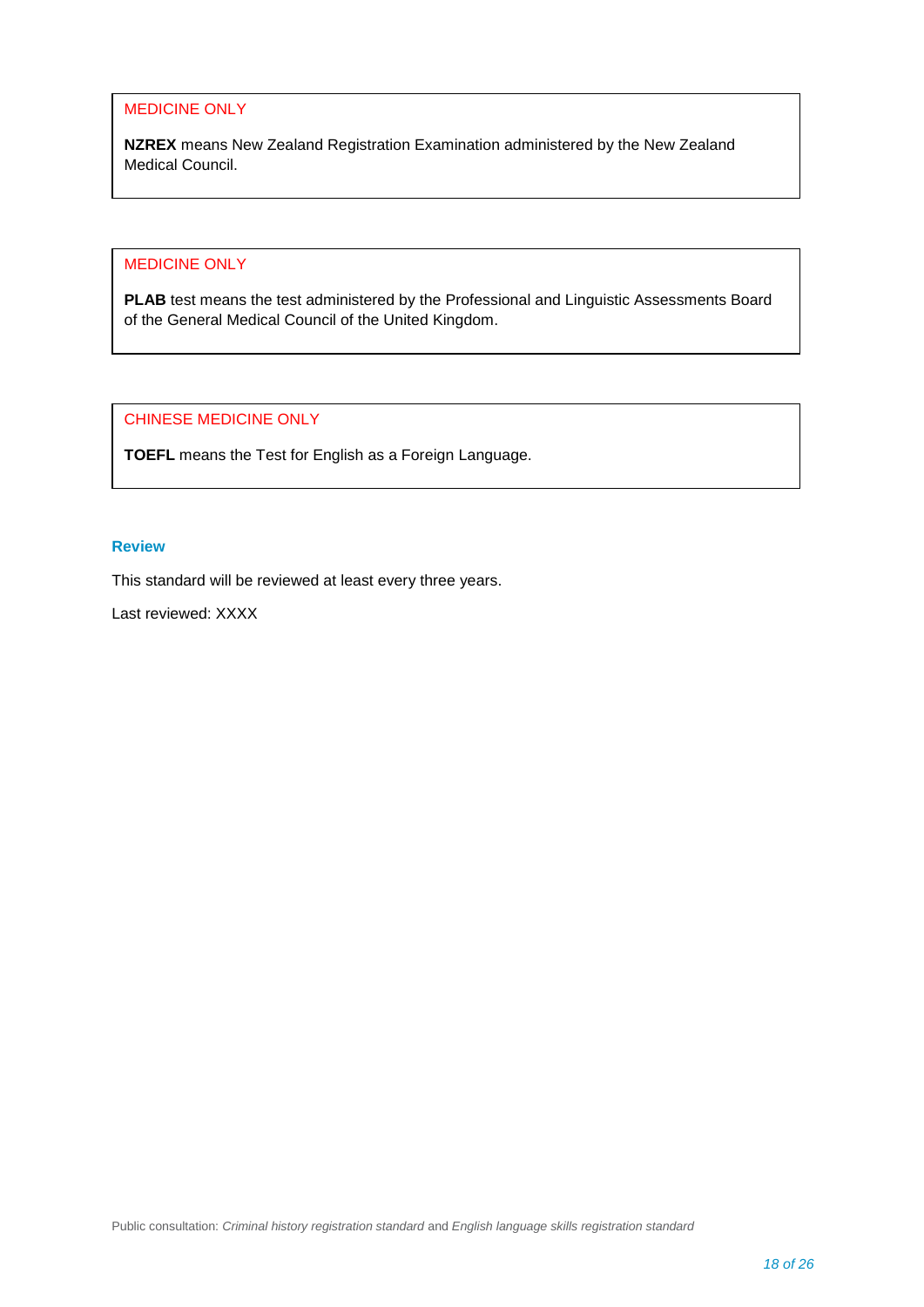# **Appendix A – Draft English Language Skills Registration Standard**

#### **Requirements**

# ALTERNATIVE FOR NURSING AND MIDWIFERY

1. Applicants for registration

#### **Registered nurses and registered midwives**

- a). An applicant for registration as a registered nurse and/or a registered midwife who has provided evidence of completion of five (5) years\*(full-time equivalent) of education taught and assessed in English, in any of the recognised countries listed in this registration standard, is considered to have demonstrated English language proficiency and has met the requirements of this standard;
- b). An applicant for registration as a registered nurse and/or a registered midwife who has not completed five (5) years\*(full-time equivalent) of education taught and assessed in English, in any of the recognised countries listed in this registration standard, will be required to demonstrate English language proficiency in accordance with Boardapproved English language tests.

\*The completion of five (5) years (full-time equivalent) education taught and assessed in English means five (5) years full-time equivalent of either:

- i). tertiary and secondary; or
- ii). tertiary and vocational; or
- iii). combined tertiary, secondary and vocational education

taught and assessed in English in any of the recognised countries listed in this registration standard. These five (5) years must include evidence of a minimum of two (2) years full-time equivalent pre-registration program of study approved by the recognised nursing and/or midwifery regulatory body in any of the countries listed in this registration standard.

#### **Enrolled Nurses**

An applicant for registration as an enrolled nurse who has:

c). provided evidence of completion of five (5) years\*(fulltime equivalent) of education taught and assessed in English, in any of the recognised countries listed in this registration standard, is considered to have demonstrated English language proficiency and has met the requirements of this standard.

d). An applicant for registration as an enrolled nurse who has:

*not* completed five (5) years\*(full-time equivalent) of education taught and assessed in English, in any of the recognised countries listed in this registration standard, will be required to demonstrate English language proficiency in accordance with Board approved English language tests.

\*The completion of five (5) years (full-time equivalent) education taught and assessed in English means five (5) years full time equivalent of either:

- i) vocational and secondary; or
- ii) vocational and tertiary; or
- iii) combined vocational, secondary and tertiary education

taught and assessed in English in any of the recognised countries listed in this registration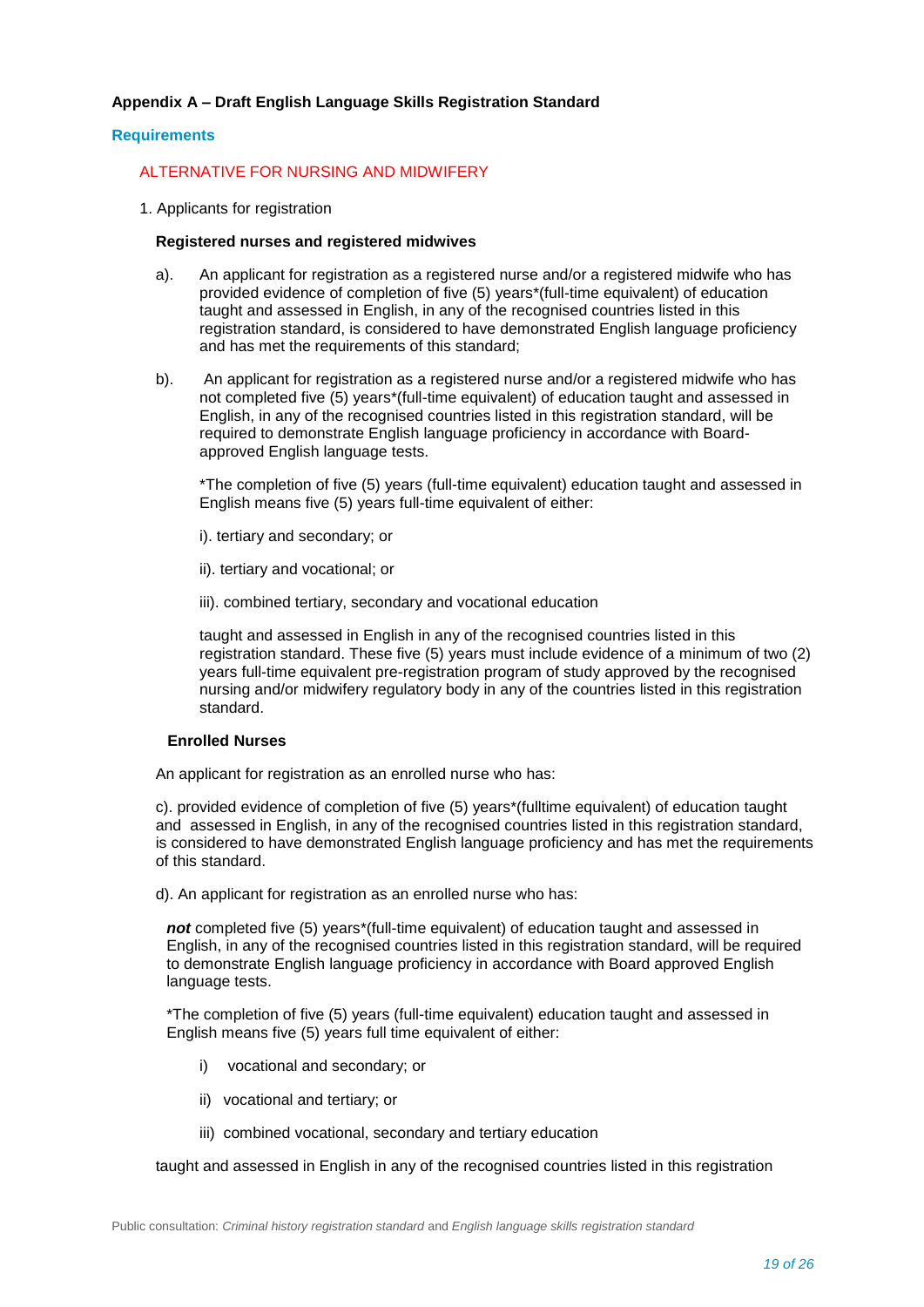standard. These five (5) years must include evidence of a minimum of one (1) year full-time equivalent in a pre-registration program of study approved by the recognised nursing and/or midwifery regulatory body in any of the countries listed in this registration standard.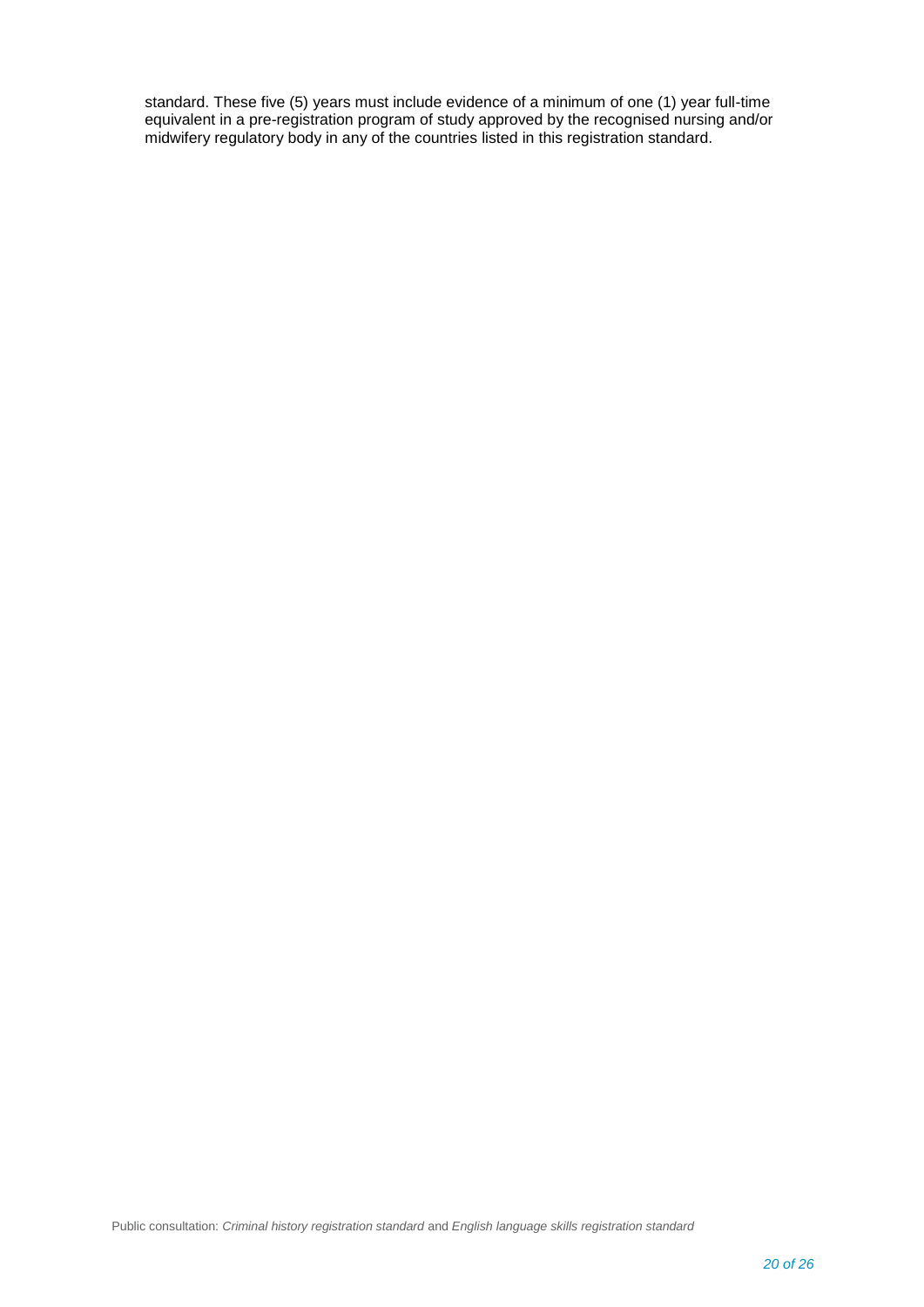

| <b>Aboriginal and Torres Strait</b><br><b>Islander Health Practice</b> |  |
|------------------------------------------------------------------------|--|
| Chinese Medicine                                                       |  |
| Chiropractic                                                           |  |
| Dental                                                                 |  |
| Medical                                                                |  |
| <b>Medical Radiation Practice</b>                                      |  |
| <b>Nursing and Midwifery</b>                                           |  |
|                                                                        |  |

Occupational Therapy Optometry Osteopathy Pharmacy Physiotherapy Podiatry Psychology

Australian Health Practitioner Regulation Agency

# Statement of assessment

<span id="page-20-0"></span>Board's statement of assessment against AHPRA's *Procedures for development of registration standards* and *COAG principles for best practice regulation*

The Australian Health Practitioner Regulation Agency (AHPRA) has *Procedures for the Development of Registration Standards* which are available at: [www.ahpra.gov.au](http://www.ahpra.gov.au/)

These procedures have been developed by AHPRA in accordance with section 25 of the *Health Practitioner Regulation National Law* as in force in each state and territory (the National Law) which requires AHPRA to establish procedures for the purpose of ensuring that the National Registration and Accreditation Scheme operates in accordance with good regulatory practice.

Below is the National Boards' assessment of their proposal for a revised English Language Skills Registration Standard against the three elements outlined in the AHPRA procedures.

**1. The proposal takes into account the National Scheme's objectives and guiding principles set out in section 3 of the National Law**

#### **Board assessment**

The Boards consider that the revised draft English language skills registration standard meets the objectives and guiding principles of the National Law.

The revised draft registration standard, if approved, will provide for the protection of the public by ensuring that applicants have the English language skills necessary to be suitable for registration in the profession. The revised draft standard will facilitate access to services, by providing more options for applicants to demonstrate that they have the necessary English language skills.

The revised draft registration standard also supports the National Scheme to operate in a transparent, accountable, efficient, effective and fair way.

# **2. The consultation requirements of the National Law are met**

#### **Board assessment**

The National Law requires wide-ranging consultation on proposed registration standards. The National Law also requires a Board to consult other boards on matters of shared interest.

The Boards will ensure that there is public exposure of their proposal and there is the opportunity for public comment by undertaking an eight week public consultation process. This process includes the publication of the consultation paper (and attachments) on their websites.

The Boards have drawn this paper to the attention of key stakeholders.

The Boards will take into account the feedback they receive when finalising their proposals for submission to the Ministerial Council for approval.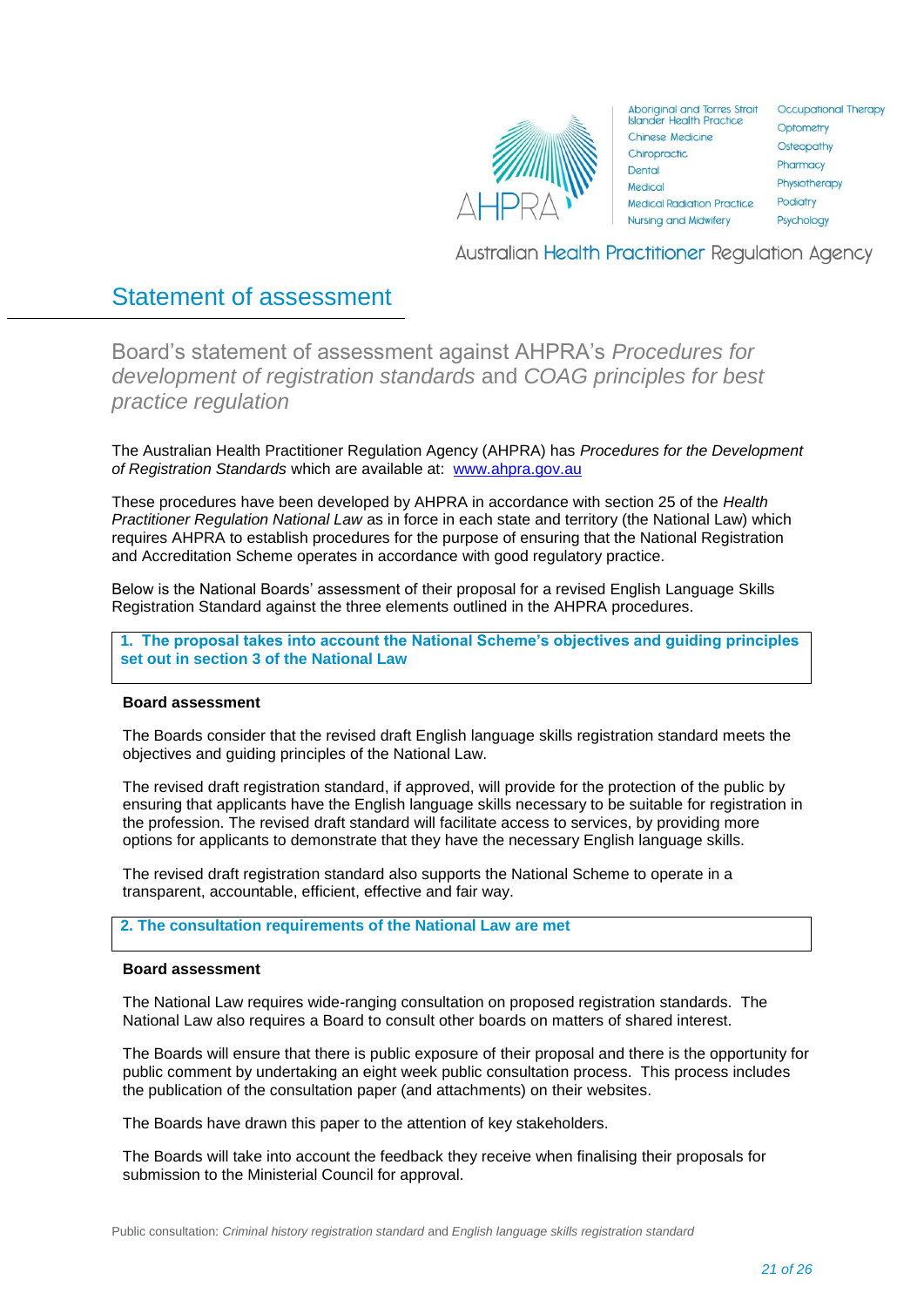### **3. The proposal takes into account the COAG Principles for Best Practice Regulation**

#### **Board assessment**

In developing the revised draft registration standard for consultation, the Boards have taken into account the Council of Australian Governments (COAG) *Principles for Best Practice Regulation*.

As an overall statement, the Boards have taken care not to propose unnecessary regulatory burdens that would create unjustified costs for the professions or the community.

The Boards make the following assessment specific to each of the COAG principles expressed in the AHPRA procedures.

#### **COAG Principles**

#### **A. Whether the proposal is the best option for achieving the proposal's stated purpose and protection of the public**

#### **Board assessment**

The Boards consider that the proposal is the best option for achieving the stated purpose. As the proposal creates more options to meet the required English language standard, the impact of the proposal is lower than the existing registration standard.

The revised draft registration standard will reduce costs and better balance the protection of the public with the burden on applicants.

The Boards consider that the revised draft standard would have a low impact on the professions. This low impact is significantly outweighed by the benefits of protecting the public and providing clearer, simpler requirements, in the public interest.

#### **B. Whether the proposal results in an unnecessary restriction of competition among health practitioners**

#### **Board assessment**

The Boards considered whether their proposal could result in an unnecessary restriction of competition among health practitioners. The proposal is unlikely to significantly change the current levels of competition among health practitioners, but may help alleviate some unnecessary burdens on practitioners who need to demonstrate their English language proficiency to safely practice their profession in Australia.

#### **C. Whether the proposal results in an unnecessary restriction of consumer choice**

#### **Board assessment**

The Boards consider consumer choice will not be affected by the revised draft registration standard. The revised draft registration standard continues to support consumer choice, by requiring all practitioners to have the English language skills necessary to practise their profession safely, in accordance with the National Law.

#### **D. Whether the overall costs of the proposal to members of the public and/or registrants and/or governments are reasonable in relation to the benefits to be achieved**

#### **Board assessment**

The Boards considered that the overall costs of continuing the existing registration standard to members of the public, registrants and governments and concluded that the likely costs are appropriate when offset against the benefits that this revised draft standard contributes to the National Scheme.

Public consultation: *Criminal history registration standard* and *English language skills registration standard*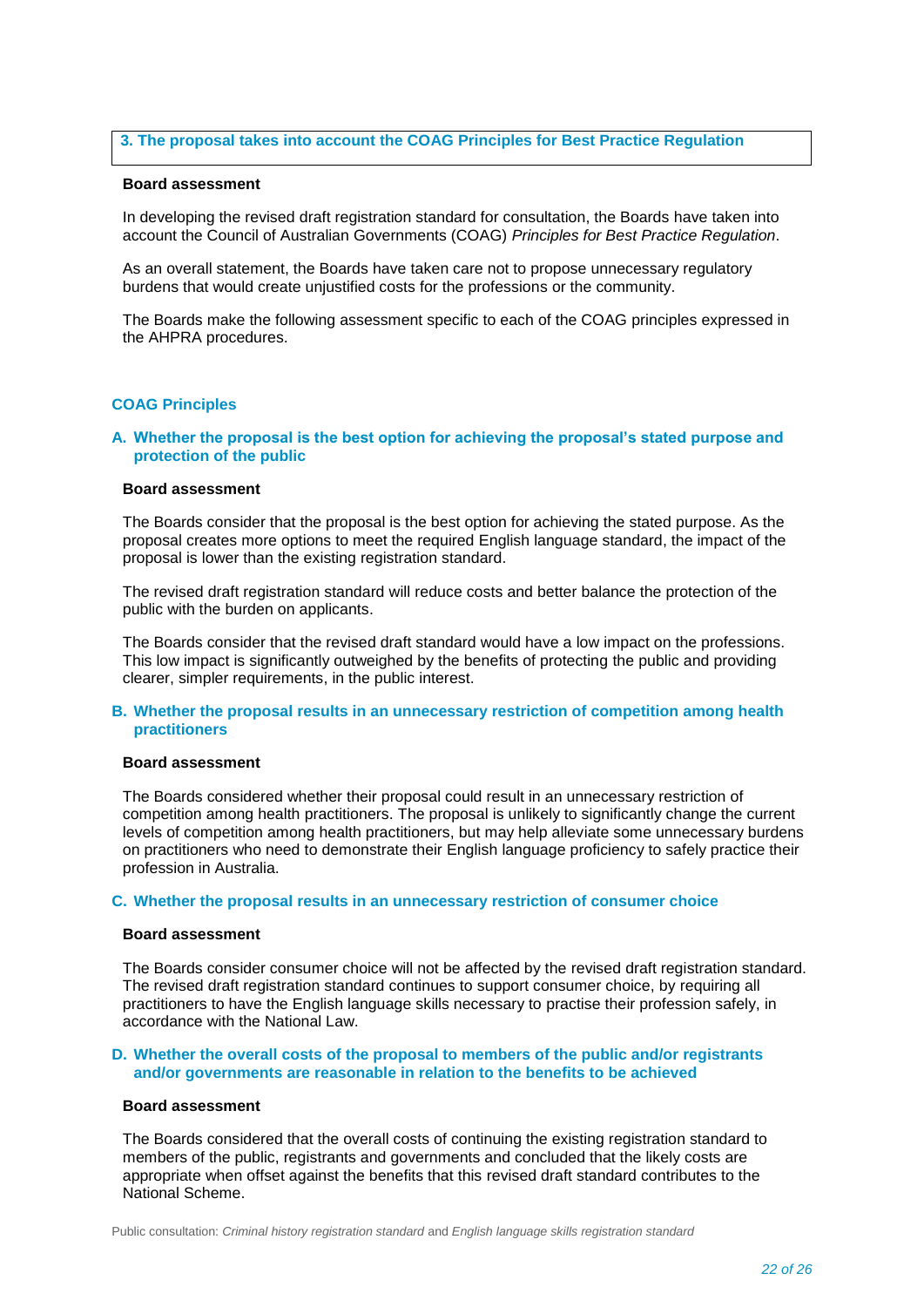Subject to stakeholder feedback on the proposed revisions and if approved by the Ministerial Council, the revised draft standard should reduce the costs to applicants by providing more ways to meet the standard and extending the validity period of test results. This is expected to reduce the number of tests that some applicants will need to take.

#### **E. Whether the requirements are clearly stated using 'plain language' to reduce uncertainty, enable the public to understand the requirements, and enable understanding and compliance by registrants**

#### **Board assessment**

The Boards consider the revised draft registration standard has been written in plain English that will enable practitioners to understand the requirements of the standard. The Boards have changed the structure of the standard and reviewed the wording to make the standard easier to understand.

#### **F. Whether the Board has procedures in place to ensure that the proposed registration standard, code or guideline remains relevant and effective over time**

#### **Board assessment**

If approved, the Boards will review the revised registration standard at least every three years, including an assessment against the objectives and guiding principles in the National Law and the COAG principles for best practice regulation.

However, the Board may choose to review the standard earlier, if it is necessary to ensure the standard's continued relevance and workability.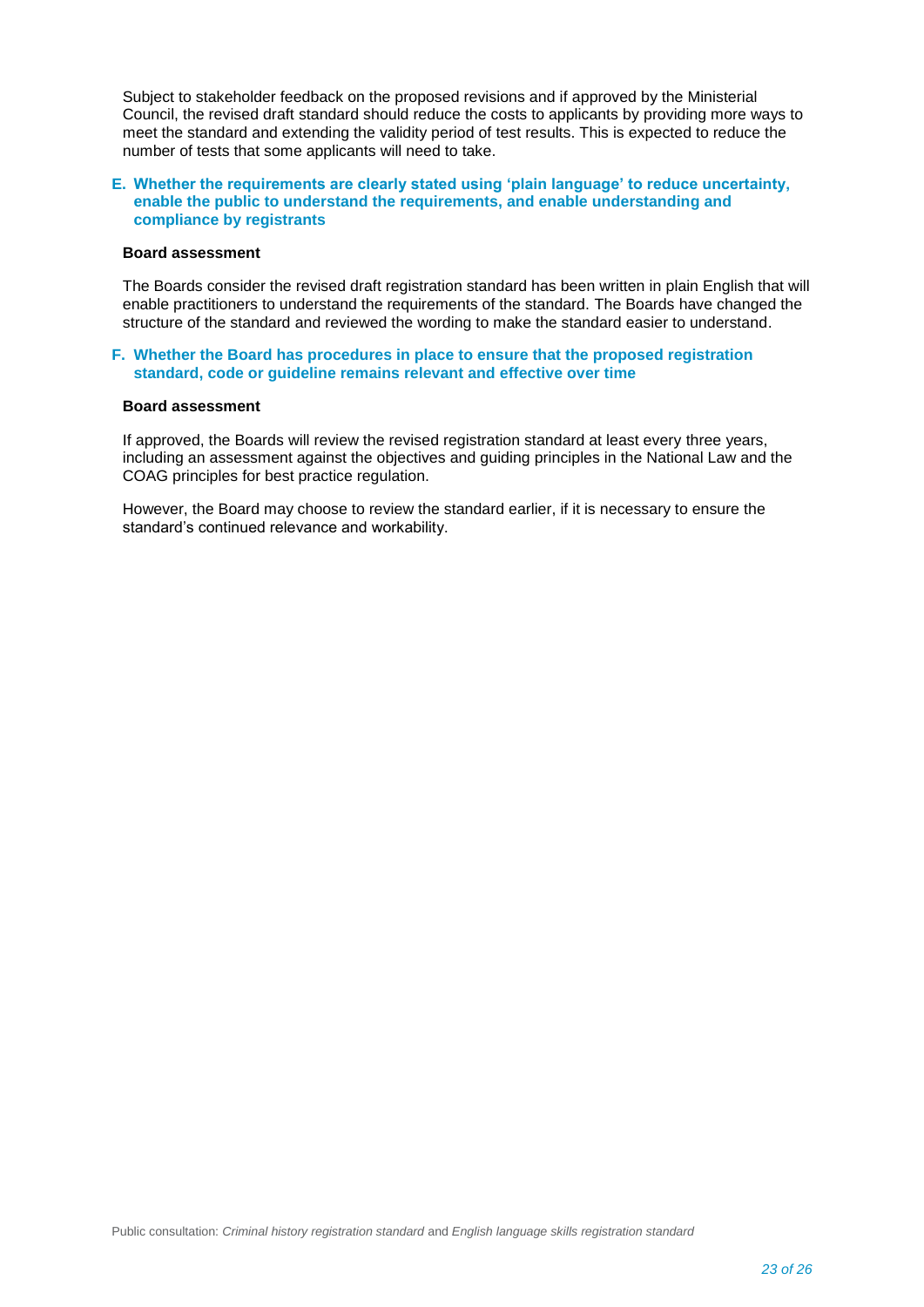# 8 October 2013

# Summary of research findings

# **Background**

The National Boards are conducting a scheduled review of their registration standards, after three years experience with the National Scheme. To support evidence-based policy setting, the National Boards commissioned research on English language skills for health professionals.

The research, undertaken in 2012/13 by Professor Lesleyanne Hawthorne (Australian Health Workforce Institute, Faculty of Medicine, Dentistry and Health Sciences, University of Melbourne), included an examination of the evidence base in relation to current Australian English language skills registration standard requirements in health fields and the requirements of comparative international regulators. The research was framed in a broad context, including migration issues and included analysis of a range of issues outside the scope of the registration standard. The National Boards are publishing this summary of key aspects of the research on English language skills for health professionals as additional background for this consultation.

# **Next steps**

National Boards will consult widely on a revised English language skills registration standard. The revised standard will reflect the Boards' consideration of this research, historical approaches, three years practical experience of the current regulatory position and the approaches of comparator jurisdictions.

Before finalising the standard and referring it to Ministerial Council for approval, the National Boards will consider the feedback provided through the extensive public consultation process. The Boards expect to consult on the revised English language skills registration standard later in 2013.

| Limits to the research<br>base                                         | The literature to inform English language skills registration standards to<br>date is slight. Few health-specific studies exist. Many are based on small<br>sample sizes. There are major research gaps.                                                                                                                                                                                                                                                                                                                                                                                                                                             |
|------------------------------------------------------------------------|------------------------------------------------------------------------------------------------------------------------------------------------------------------------------------------------------------------------------------------------------------------------------------------------------------------------------------------------------------------------------------------------------------------------------------------------------------------------------------------------------------------------------------------------------------------------------------------------------------------------------------------------------|
| <b>Global ELSRS practice</b><br>in medical and allied<br>health fields | Global regulatory bodies adopt highly variable requirements in terms of<br>English testing. This is currently a dynamic area of policy. Regulators may<br>specify few or multiple tests; different test types (ranging from generic, to<br>field-specific, to embedded, to interview-based); require diverse scores by<br>test and field; allow different types of exemption; permit variable lengths of<br>result validity (ranging from six to 24 months, which may vary from<br>Immigration eg three years in Australia); and impose different operational<br>requirements (for example to pass sub-tests at a single or sequential<br>sittings). |

# **Summary of research outcomes**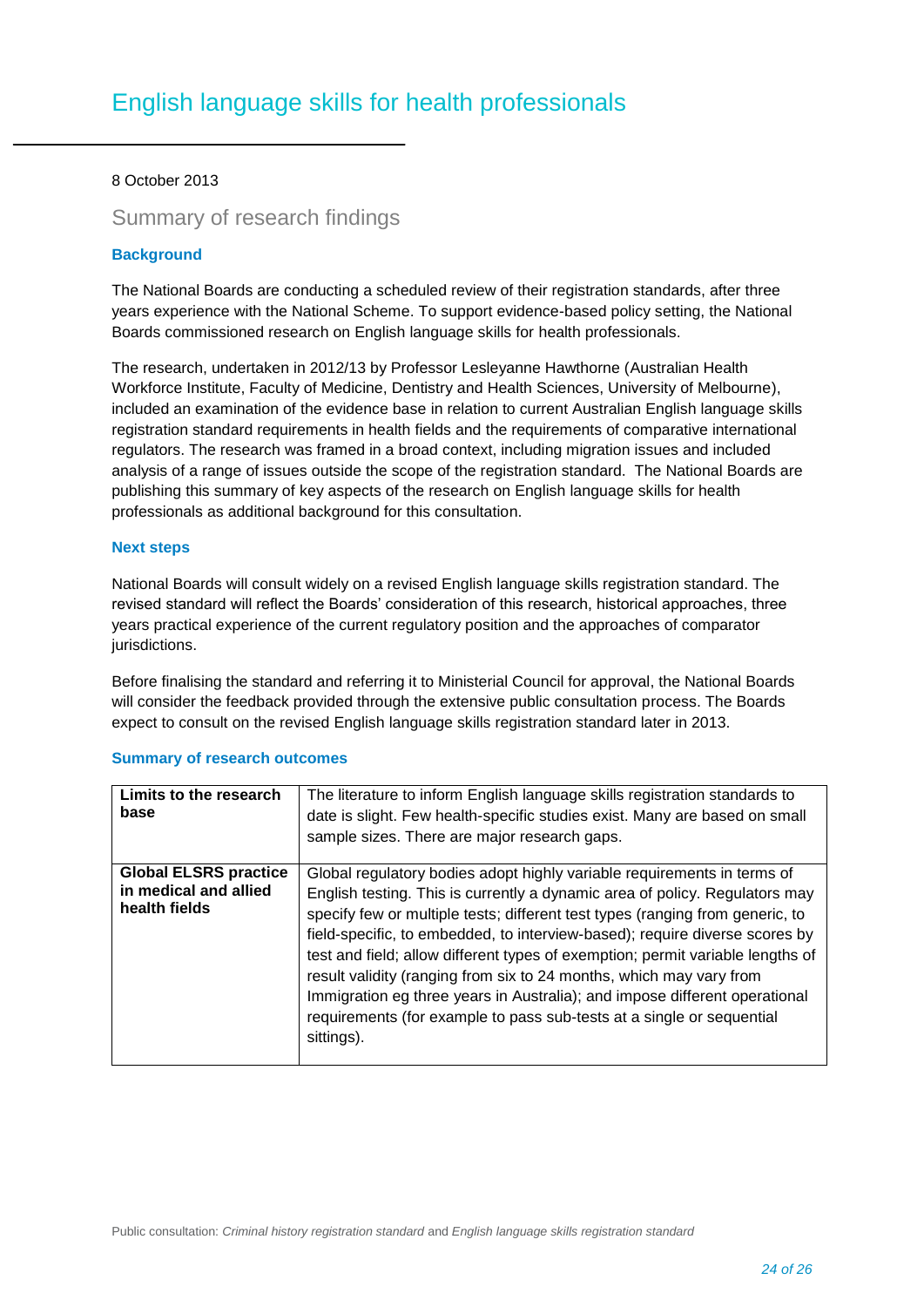| Range of acceptable<br>tests                                           | International English Language Testing System (IELTS) and Test of<br>English as a Foreign Language (TOEFL) are the main tests accepted<br>worldwide, with TOEFL dominant in select parts of Asia and North<br>America.<br>IELTS is accepted for skilled migration and OET is also accepted for<br>health professionals for skilled migration. The relatively new Pearson Test<br>of English Academic and the TOEFL IBT have been approved since<br>November 2011 for student visa purposes in Australia<br>The National Boards' current reference to IELTS and OET is consistent<br>with the approach of other global health regulators.                                                                                                                                                                                                                                                                                                                                                                                                                                                                                                                                                                                                |
|------------------------------------------------------------------------|-----------------------------------------------------------------------------------------------------------------------------------------------------------------------------------------------------------------------------------------------------------------------------------------------------------------------------------------------------------------------------------------------------------------------------------------------------------------------------------------------------------------------------------------------------------------------------------------------------------------------------------------------------------------------------------------------------------------------------------------------------------------------------------------------------------------------------------------------------------------------------------------------------------------------------------------------------------------------------------------------------------------------------------------------------------------------------------------------------------------------------------------------------------------------------------------------------------------------------------------|
| Standard-setting                                                       | Existing research does not provide a clear direction about the English<br>language test results that National Boards should require. In terms of<br>benchmarking, global health regulatory bodies accept a range of test<br>results, with IELTS scores ranging from 6 on some skills to 7.5 overall,<br>with 7 the norm. There is limited research to validate these levels in the<br>context of health practitioner regulation. While National Board<br>requirements are consistent with many other regulators, tests also have<br>differential impacts by field with some professions having higher failure<br>rates.                                                                                                                                                                                                                                                                                                                                                                                                                                                                                                                                                                                                                 |
| <b>Requirement to pass</b><br>all four subtests at a<br>single sitting | The research does not provide a conclusive answer to this question.<br>Test providers advise that the validity and reliability of results from multiple<br>test sittings depend on how the individual tests are constructed.<br>Accordingly, the Occupational English Test (OET) has advised that it is<br>valid to accept test results from more than one sitting, after an applicant<br>has initially sat all components of the test, provided the results are<br>relatively close to the required level. This is because linguistic research<br>has shown that a range of affective and physical factors can influence<br>candidate performance on the test day and OET considers that in these<br>circumstances it is justifiable to allow a single sub-test re-sit to achieve the<br>required score.<br>However, the International English Language Testing System (IELTS)<br>advises that it was not designed to be a modular test. The four component<br>modules are not offered as separate tests to be taken at different times.<br>Rather, performance in the four skill areas is combined to provide a<br>maximally reliable composite assessment of a candidate's overall<br>language proficiency at a given point in time. |
| Length of test result<br>validity                                      | The length of test result validity may merit review (particularly for<br>candidates resident and engaged in clinical practice in Australia). A range<br>of studies have demonstrated that 'high proficiency learners plateau for<br>several years until attrition begins', within minimal change anticipated in a<br>3-4 year period for users scoring IELTS 7 and OET B (or higher), even<br>with little or no use. The Department of Immigration and Citizenship has<br>recently moved to a three-year validity period for English Language test<br>results.                                                                                                                                                                                                                                                                                                                                                                                                                                                                                                                                                                                                                                                                          |